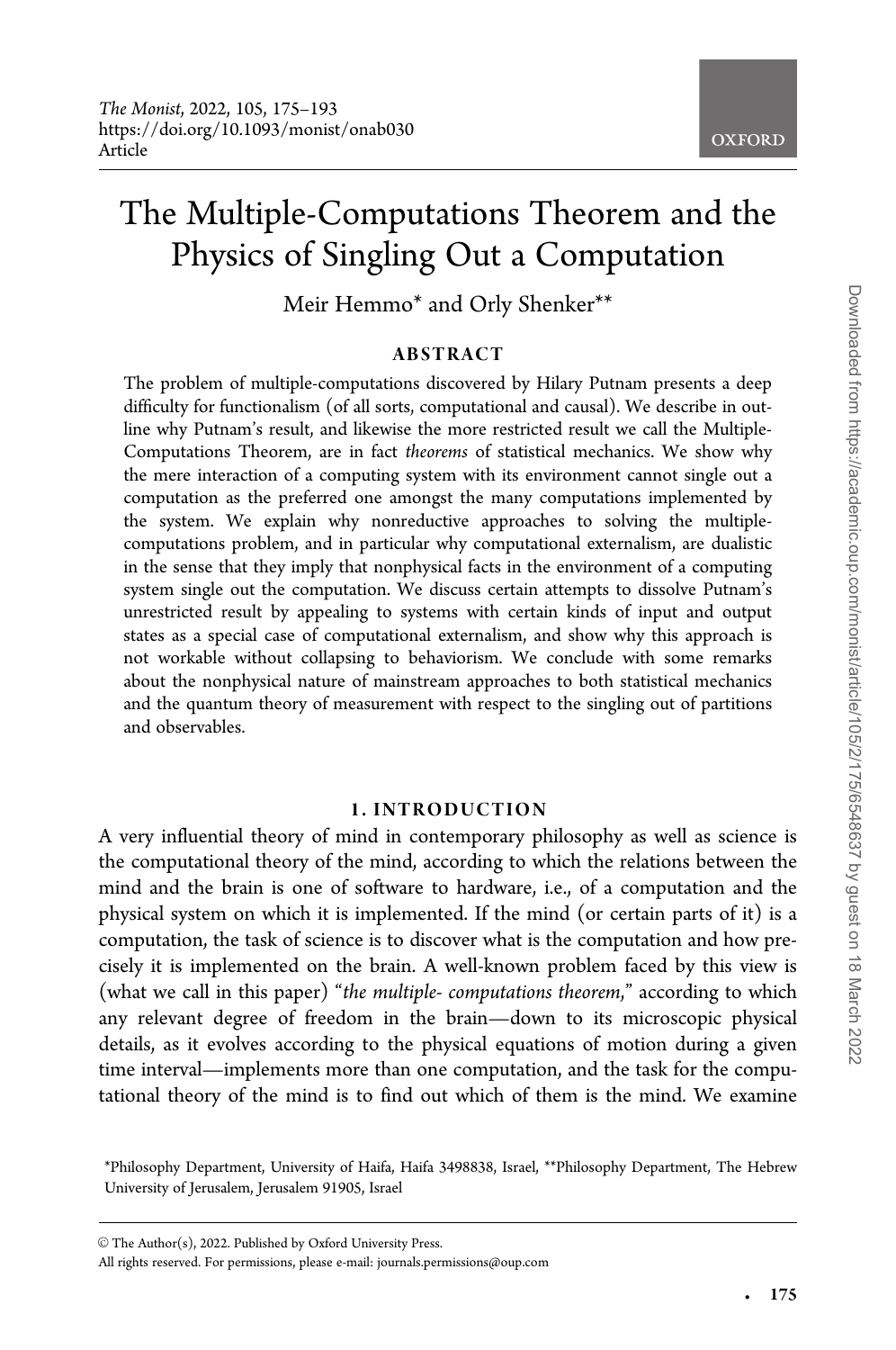several proposals for solving this problem, show why they are not satisfactory, and propose our own solution to it. We analyze the notion of computation in terms of physics, within a reductive physicalist framework, and our solution is given in purely physical terms.

Hilary Putnam was perhaps the first thinker who proposed what is called today the functionalist theory of the mind, namely the idea that mental states are functional states, in particular computationally characterized states (see [Putnam 1967](#page-18-0); for a general overview, see [Rescorla \[2017\]](#page-18-0)). Putnam proposed this view as an alternative to the so-called identity theory according to which mental states are identical with physical-chemical states, $1$  which he thought was wrong because it is quite implausi-ble. But twenty years later [Putnam \(1988\)](#page-18-0) realized that his functionalist approach to the mind faces a serious, perhaps devastating, difficulty:

The difficulty with this claim, and with all such claims, is not that physically possible organisms don't have functional organizations, but that they have too many. A theorem proved in the Appendix to this book shows that there is a sense in which everything has every functional organization. When we are correctly described by an infinity of logically possible "functional descriptions," what is the claim supposed to mean that one of these has the (unrecognizable) property of being our "normative" description? Is it supposed to describe, in some way, our very essence?" [\(Putnam 1988,](#page-18-0) xiv–xv)

Here Putnam talks about what we call "the multiple-computations theorem," according to which our brain, as it evolves, implements during the same time interval more than a single computation. Since according to the computational theory of the mind our mind is a computation implemented by the brain, the theorem might entail that we have many minds (see, e.g., [Shagrir \[2012\]\)](#page-18-0); We call this "the many-minds problem." To avoid the many-minds problem one needs to show that only one of the implemented computations is preferred in that it is the mental one: the theory has to offer a criterion for singling out that computation. Now, the computational-functionalist view is usually taken to be a version of nonreductive physicalism, according to which everything is fundamentally physical; and then the question arises whether preference of one computation as the mental one can be done on the basis of physics. This is the question addressed in this paper.

The paper is structured as follows. In Section 2 we describe in a bit more detail the multiple-computations theorem and the problem of singling out a computation. In Section 3 we give in outline our argument explaining why the multiple-computations theorem is a theorem of physics, being a consequence of statistical mechanics. In Section 4 we argue that the view called computational externalism, according to which it is the physical interaction of a computing system with its environment that singles out one computation as preferred, fails because it leads to a regress that cannot be halted. In Section 5 we discuss attempts to dissolve Putnam's unrestricted version of the theorem by appealing to systems with certain kinds of input and output states, and we argue that this view is a special case of computational externalism and that, as noted by Putnam himself, it implies behaviorism. We conclude in Section 7 with some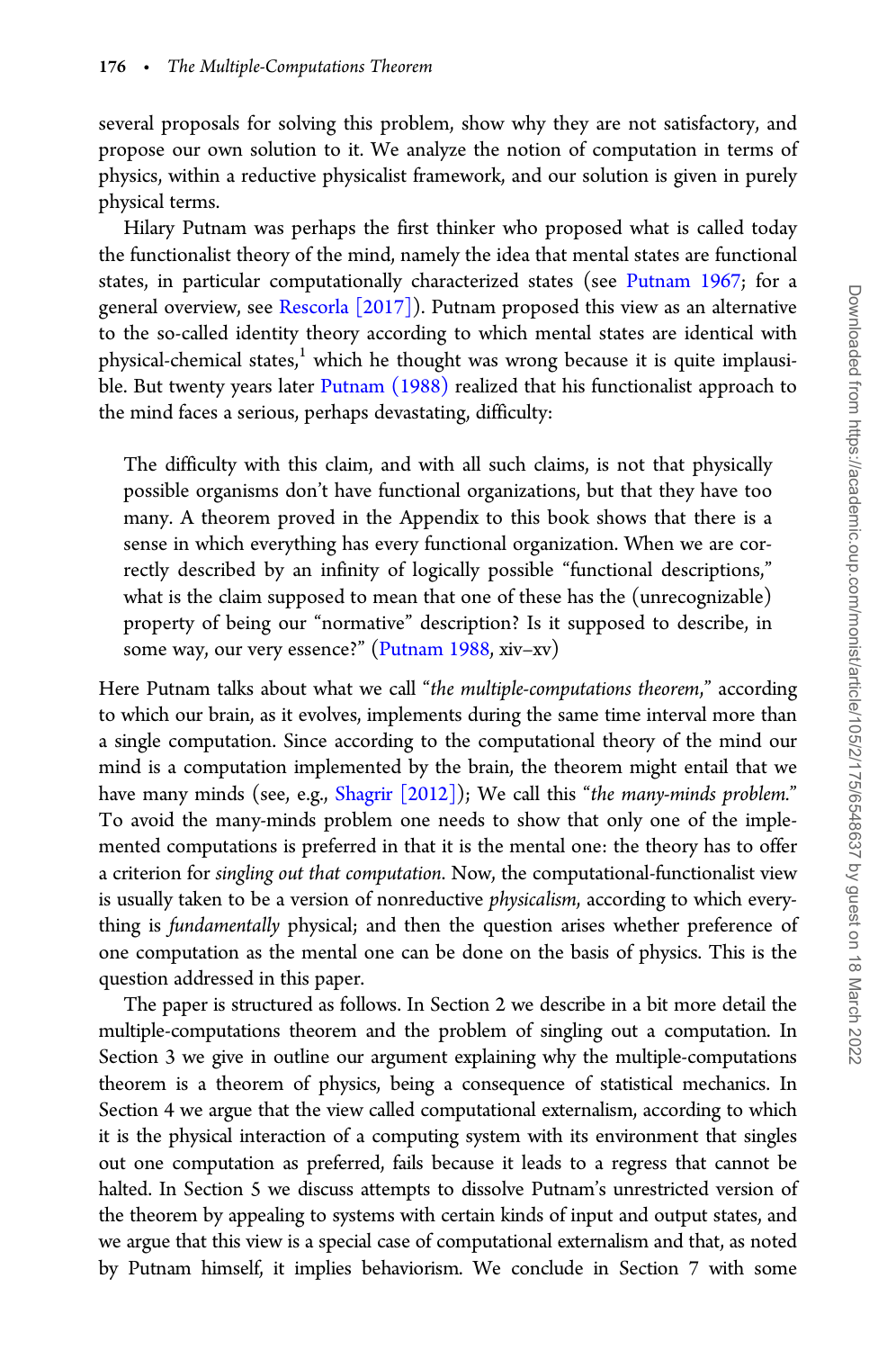remarks about the nonphysical nature of some mainstream approaches to both classical statistical mechanics and quantum mechanics with respect to the singling out of partitions and observables, and discuss what a physical solution of the problem should look like.

### 2. THE PROBLEM OF SINGLING OUT A COMPUTATION

According to Putnam's most influential and strong formulation of the idea of multiple-computations ([Putnam 1988,](#page-18-0) 121): "[e]very ordinary open system is a realization of every abstract finite automaton."2 Putnam illustrated this very strong theorem as follows. Consider a system that, following the laws of physics, evolves from time 12:00 to time 12:07, changing its *physical state* every minute, such that its states at these moments are S0, S1, S2, S3, S4, S5, S6 and S7. If one assigns the value "1" to the disjunction S0 or S2 or S4 or S6 and the value "0" to the disjunction S1or S3 or S5 or S7, then the sequence of physical states may be seen as implementing the sequence of symbols 10101010. To see the nature of this theorem, notice that a different value assignment, in which the value "1" is assigned to the disjunction S0 or S1 or S2 or S3 and the value "0" to the disjunction S4 or S5 or S6 or S7, results in the system implementing the sequence of symbols 11110000, as it undergoes exactly the same physical evolution as before. As we can see from the above quotation, Putnam's idea is that the value assignment is not dictated by the system's sequence of states, and in this sense as far as the computing system is concerned all of the value assignments are on a par, and none is preferred, that is: by looking at the computing system itself, in all of its details, it is impossible to single out any one computation as preferred. None is more actual or more natural (etc.) than the others; all the computations, corresponding to all the value assignments, exist simultaneously: not only potentially but in actuality.

Putnam's example may give the impression that the number of computations that may be simultaneously implemented by a given dynamical system is finite, but if we emphasize its physical basis, we can see that this is not the case. The states Si are coarse-grained states and since the state space of a physical system is continuous, there are infinitely many ways of partitioning it to coarse-grained states such as the Si sets, and therefore, even a simple mechanical system, consisting of a single particle constrained to a finite region of physical space and to a finite time interval, is subject to Putnam's strong result.<sup>3</sup> Unless additional constraints on the notion of physical implementation are introduced, the system implements infinitely many computations corresponding to the infinitely many partitions of the state space into macrostates and corresponding value assignments. [Searle's \(1992\)](#page-18-0) famous example of the wall behind him implementing the "WordStar" software is a point concerning this general applicability of Putnam's result.

The multiple-computations theorem raises two closely related problems. One is the many-minds problem, mentioned above. Since a single brain undergoing some specific microphysical process during some specific period of time implements several computations during that time interval, and since each of these different computations is associated with some different cognitive process, the same brain seems to have several minds. But empirically it seems that we have a single whole mind. How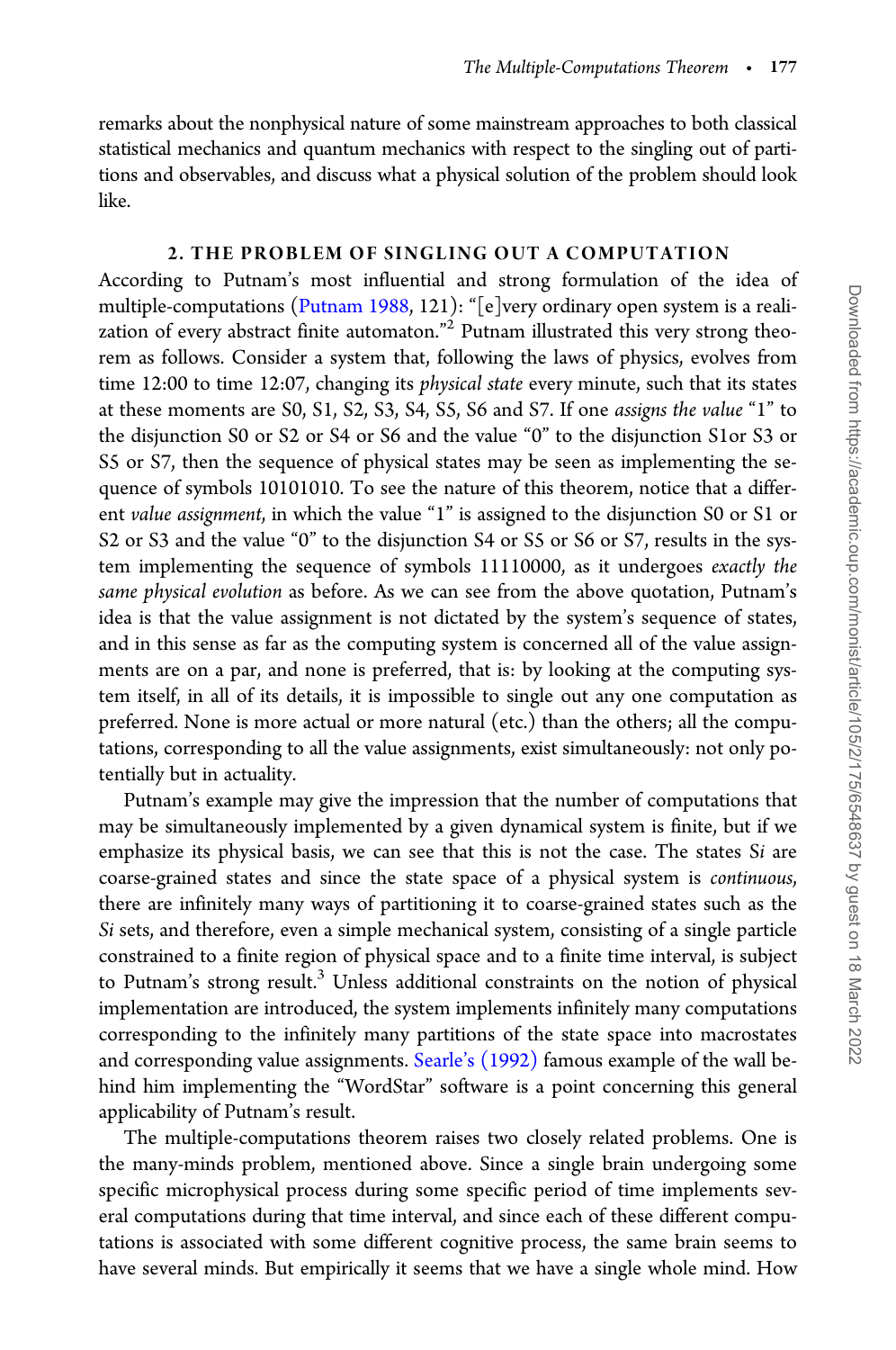can this be, and how can this be accounted for in terms of physics? Notice that the result is that there are several distinct whole minds implemented by the whole brain; this is not the unproblematic case in which different computations are implemented by different parts of the brain.

The other (closely related) problem concerns physical implementations of computations on systems that we use as computers, a paradigmatic case being the laptop on which this paper is being written. It is a fact that we perceive this physical system as carrying out one specific computation, for example some particular word processing, rather than any other computation that is actually being carried out on the same system at the same time, according to the multiple-computations theorem. How do we come to perceive the particular computation that we do? How can we account for this on the basis of physics?

Moreover, the two problems can be combined to form a third problem. Since without adding constraints, almost every physical process implements every finite computation (see [Godfrey-Smith 2009](#page-16-0); [Schuetz 2012](#page-18-0)), systems that we normally do not take to be cognitive systems at all seem to carry out, amongst the computations that they implement, also computations that are associated with cognition.

To solve the three problems, we focus here on the following question that gives rise to all of them. Since (according to the theorem) any physical system can be said to implement simultaneously infinitely many computations, can one single out on the basis of physics a single computation that is actually implemented? In other words, what are the physical facts that determine which computation (if any) is actually implemented? This is first and foremost a question of fact concerning the way in which physical computations come about.

The attempts in the literature to solve these problems are along two lines of thinking:

- 1. One is to object to the multiple-computations theorem and argue that it is mistaken in the sense that most (except perhaps one) of the processes are not "computations," if one understands this concept properly.
- 2. The other line of thinking is to concede the theorem, and find criteria for preferring one computation as the one that is associated with the mind or with the computation implemented on this laptop.

Let us start with the first line of thinking; in the rest of the paper we shall focus on the second. Critics of Putnam's result have argued that Putnam's notion of the physical implementation of a computation is much too liberal, and that constraints have to be imposed on the physical-to-computational mapping if we are to say that a system implements a computation. For example, in order for a system to implement a computation it is argued that the system has to be associated with a certain causal structure; see [Chrisley \(1994\)](#page-16-0), [Melnyk \(1996\)](#page-17-0), [Chalmers \(1996](#page-16-0), [2011,](#page-16-0) [2012](#page-16-0)); others have argued that the system has to satisfy some dispositional constraints, see [Klein](#page-17-0) [\(2008\)](#page-17-0); yet others have put forward mechanistic conditions, see [Piccinini \(2008](#page-17-0), [2015](#page-17-0)); [Milkowski \(2013\)](#page-17-0); for modal constraints, see [Chalmers \(1996,](#page-16-0) [2011,](#page-16-0) [2012\)](#page-16-0);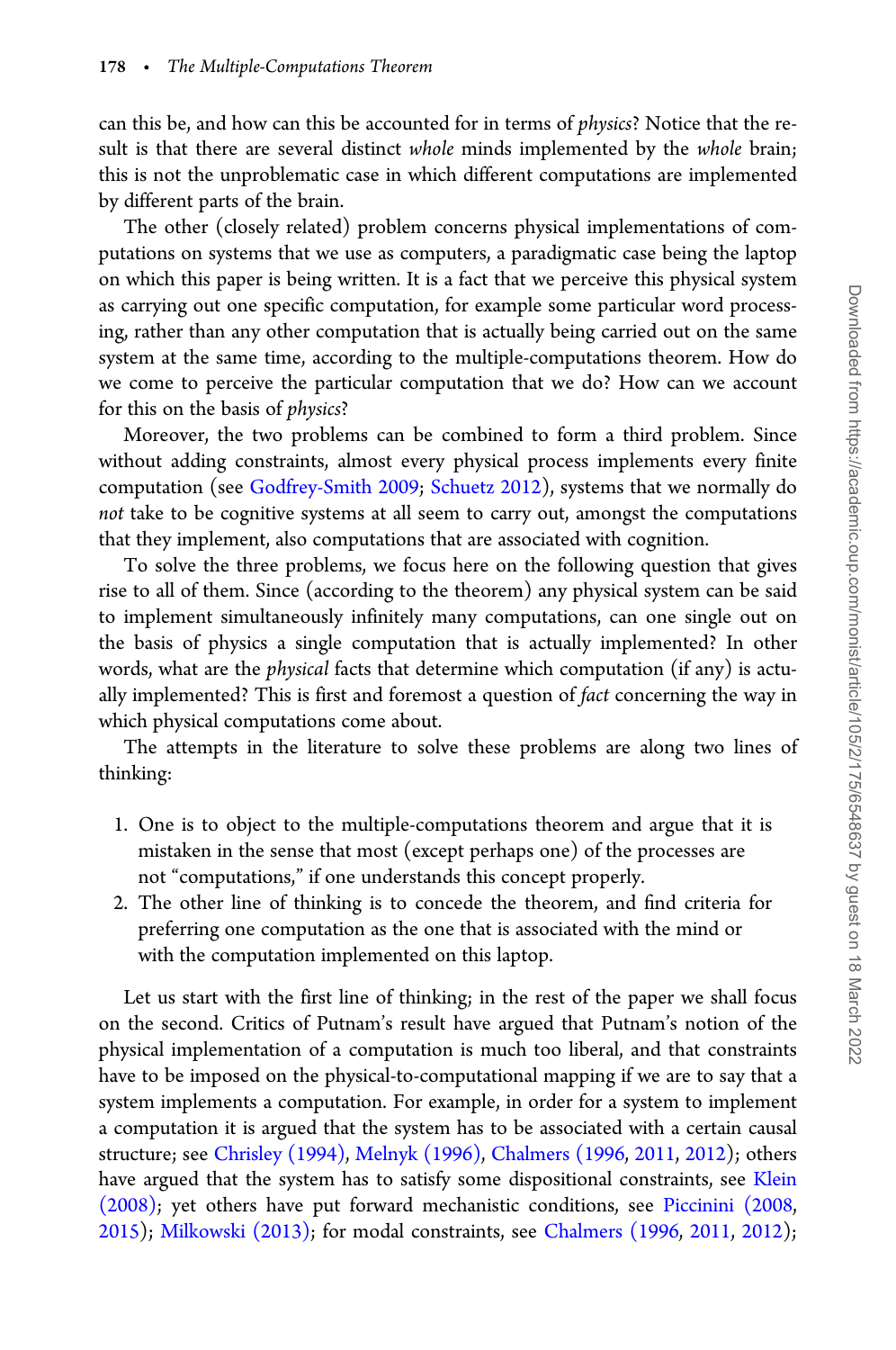[Copeland \(1996\)](#page-16-0); and for pragmatic constraints, see [Egan \(2012\).](#page-16-0) For an overview of this issue, see [Piccinini \(2017\)](#page-17-0).

Since our aim is to address the second line of thinking, we do not purport to defend any of these different notions of physical computation. As a working hypothesis we shall use the so-called "simple mapping" account of computation which figures in [Putnam's \(1988\)](#page-18-0) analysis. In the context of the multiple-computations theorem, even if one adds constraints on the mapping, there are examples in the literatures showing that relatively simple dynamical systems that are nevertheless complex enough for implementing computations implement simultaneously more than one computation as they undergo some microdynamical process (according to any of the above-mentioned or other criteria; see, e.g., [Copeland \[1996\];](#page-16-0) [Shagrir \[2001](#page-18-0), [2012\]](#page-18-0); [Sprevak \[2010\];](#page-18-0) [Piccinini \[2015\];](#page-17-0) and our [[2019a,](#page-17-0) [2021a\]](#page-17-0). For our purpose in this paper, this modest version is all we need. Hereafter, we use the name the "Multiple-Computations Theorem" to refer to this modest version of Putnam's result. We take this result to be uncontroversial. $4$  And so we turn to study the above-mentioned second line of thinking that aims to solve the problems raised by this theorem.

In the context of this second line of thinking, our aim in this paper is two-fold.

- 1. We first wish to generalize Putnam's result and show in outline that the multiple-computations theorem is a theorem of physics, specifically: it is a theorem of statistical mechanics (classical or quantum).
- 2. Secondly, we will offer a solution to the problem of how to single out a computation based on the physicalist type-identity theory of mind and brain. In particular, we will show that the externalist approach for trying to do so, by which the physical interaction of a computing system with its environment selects a computation, doesn't work since it is subject to an infinite regress. We will argue that the only way to avoid the regress and single out a computation on the basis of physics is to adopt the psychophysical identity theory.

One remark before we proceed. The problem of singling out a computation should be clearly distinguished from two other issues concerning the functional theory of the mind that Putnam was worried about. (1) One is Putnam's argument that apparently a given mental kind may be realized by heterogeneous functional kinds, a result that eventually led Putnam to reject the functional theory of the mind (see Shagrir  $2005$ ).<sup>5</sup> (2) Another is the argument that the same functional kind can be multiply realized by heterogeneous physical kinds. By contrast to the previous argument, this one was seen by [Putnam \(1967\)](#page-18-0) as correct and as one of the strongest arguments in favour of functionalism, and remains so to this day (see Polger and Shapiro 2016). We have argued in detail elsewhere ([2019b,](#page-17-0) [2021a\)](#page-17-0) that multiple realizability of mental kinds by physical kinds is incompatible with physicalism, since it implies that each and every mental state (token state) has nonphysical features.<sup>6</sup> We set this point aside in the present paper.

From now on we focus on the question of how to single out a computation on the basis of physics alone, and we will show that this can be done only if mental kinds are strictly identical with physical kinds (so that multiple realizability is ruled out).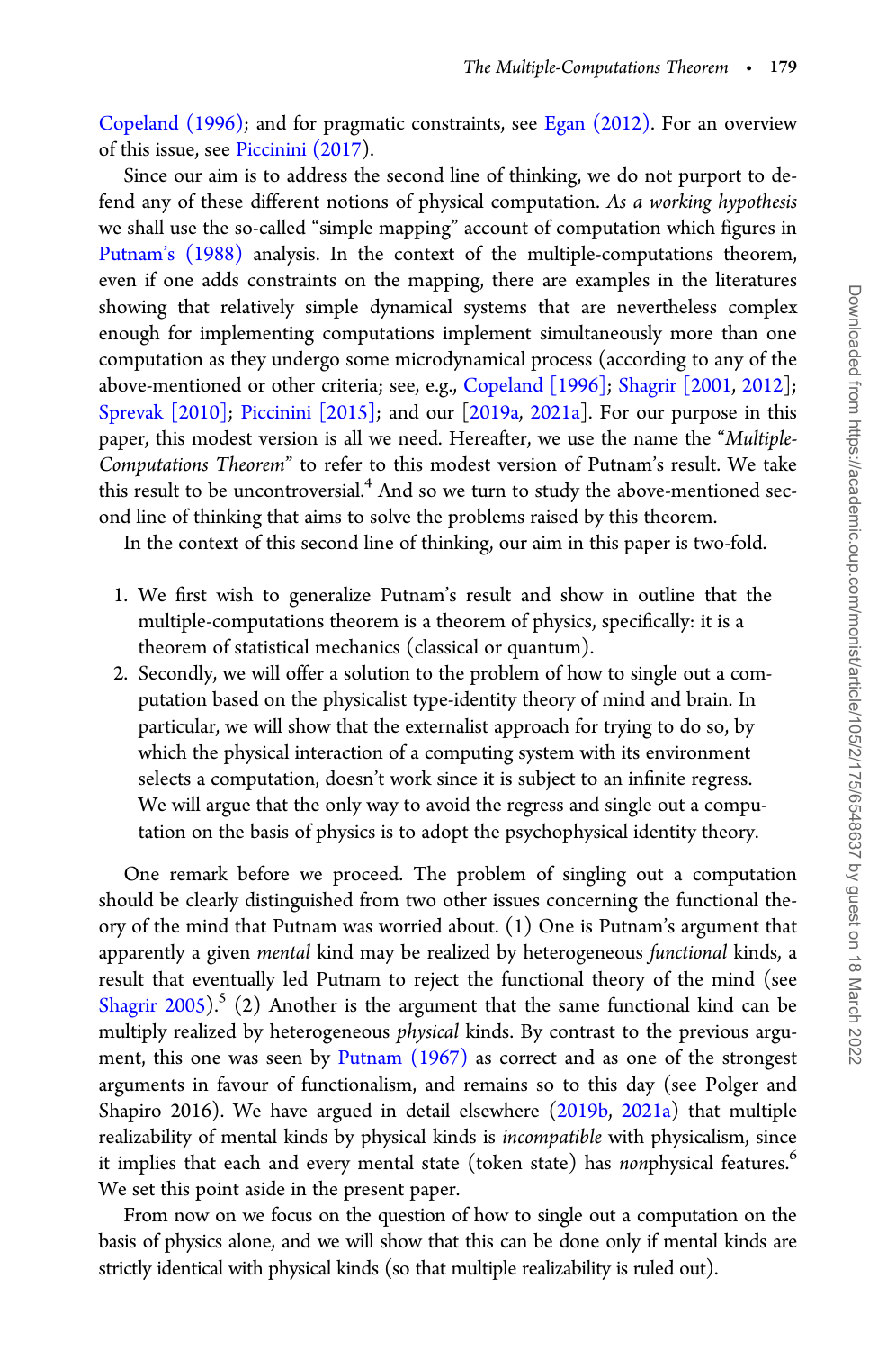# 3. MULTIPLE COMPUTATIONS AND THE PHYSICS OF COMPUTATION

Let us start by specifying explicitly our working hypotheses.

Working Hypothesis 1: As stated above, in what follows we shall work with the so-called "simple mapping" account of computation which figures in [Putnam's \(1988\)](#page-18-0) analysis.

Working Hypothesis 2: As noted above, some complex enough systems that are suitable for implementing computation (according to any of the abovementioned accounts of computation) implement more than one computation as they undergo some microdynamical process.

Working Hypothesis 3: Our third hypothesis is that everything is fundamentally physical. In particular, computations are implemented by physical processes as described by contemporary physics (classical or quantum).<sup>7</sup>

We will now show that the multiple-computations theorem is a special case of a more general theorem of statistical mechanics, in which a similar problem arises of whether and how there are preferred partitions of the states of a physical system to macrostates. We will first describe the origin of the partitions problem in statistical mechanics and then make the connection with computations.

One of the core ideas of statistical mechanics is this. A system is, at each moment, in a given microstate, which is its precise state, and this microstate evolves according to the equations of motion. Every microstate is different, but different microstates can be partially identical, that is, they can be identical in some aspect of them (in some so-called *macrovariable*) given by their partial description. A set of microstates that share the same macrovariable, that are an equivalence set relative to that macrovariable, is called a macrostate. Consider for example macrovariables that are energy distributions: the microstates of a system are partitioned into sets in each of which the energy is distributed among the particles in a different way. A famous macrostate is the Maxwell-Boltzmann energy distribution (see [Sklar 1993;](#page-18-0) [Albert 2000](#page-16-0); [Uffink](#page-18-0) [2007](#page-18-0); [2017;](#page-18-0) and our [\[2012\]](#page-17-0)). What makes it special? It happens to be the case that if the energy is distributed among the particles of an ideal gas in that way, then the gas satisfies certain regularities, for example the ideal gas law. But the states of a physical system can be partitioned into macrostates in infinitely many ways (actually a continuous infinity) corresponding to infinitely many possible partial descriptions of the microstates. For example, the microstate of a system S can be measured by various measuring devices, each of which is sensitive to a different aspect (or macrovariable) of S's microstates, and (correspondingly) provides a different partial description of it. Each such partial description brings about a different partition of the microstates of S into macrostates. One device can measure (for example) the position of S's particles (or the volume of S) while another device can measure the voltage, and the outcome of each measurement will entail that the same microstate belongs to a different equivalence set of microstates. All of those macrostates-sets and corresponding macrovariables, are on a par: as it were, they all "exist" in the same sense, since all of them are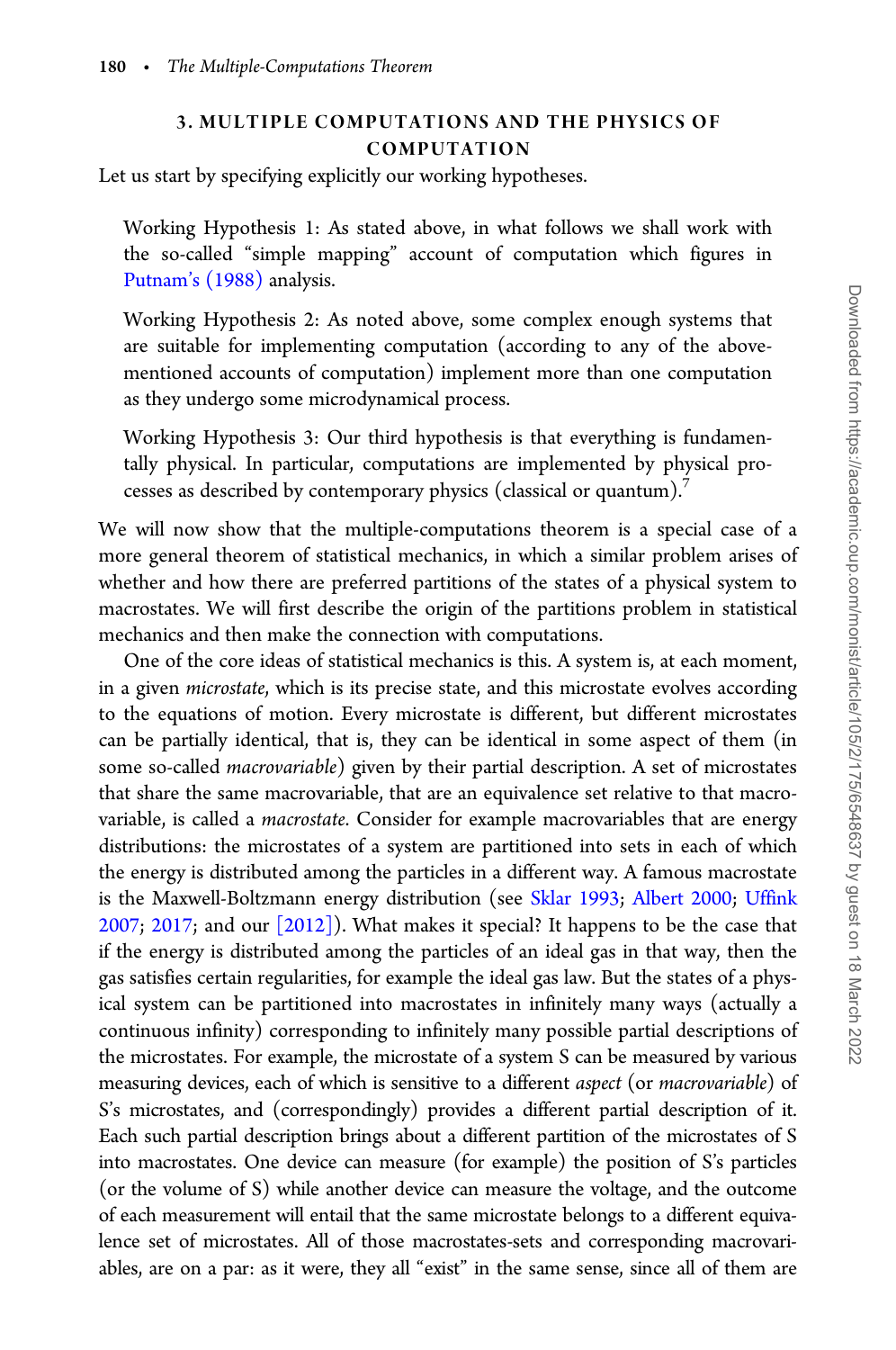nothing but aspects (given by partial descriptions) of the microstate, which according to physicalism is all there is in the fundamental reality. Since all of these sets are brought about by partial descriptions of the same microstate, this same microstate belongs to all of these sets simultaneously. Moreover: as the microstate of the system evolves according to the laws of nature, its different macrovariables (aspects) evolve too, and some of them may exhibit regularities.

Despite all of this, it is a fact that we experience only some of the macrovariables of the microstates of our environment, including some that exhibit interesting and useful regularities. How is this fact to be explained? In a physicalist framework the explanation is quite simple: We are physical systems that interact physically with our environment, and are therefore physically sensitive to certain macrovariables of our environment and not others (See the "Ludwig scenario" in our [\[2016\]](#page-17-0)).

Some of the macrovariables to which we (as physical system) are sensitive, exhibit regularities. This in itself doesn't make them more "real" or more "natural" than other macrovariables. It may be that other macrovariables, to which we are not sensitive, exhibit regularities as well, and we are not aware of those regularities precisely because we are not sensitive to those macrovariables. As our science evolves we may come to conjecture that some macrovariables of our environment, to which we are not sensitive, behave regularly and may therefore be useful to us, and we may build measuring devices that are sensitive to them and "translate" them to macrovariables to which we are sensitive.

The fact that the choice of a preferred partition that has physical significance depends on which macrovariables we happen to be able to measure or sense (via our sense organs) may raise the suspicion that a nonphysical element of an "agent" or a "mind" or a "self" etc. is being introduced into the theory. Is that the case? If one accepts the physicalist approach one is committed to the answer in the negative. And then the only way to account physically for the fact that a partition is preferred relative to an observer is to accept a fully physical account of the observer, that is, to accept type-identity reductive physicalism of the mind. (We have shown elsewhere that nonreductive approaches are committed to token dualism, see our [[2019a,](#page-17-0) [2019b](#page-17-0),  $2021a, 2021c$  $2021a, 2021c$ ).

As we said, these ideas come from statistical mechanics. Here are their consequences for the theory of physical computation.

According to the minimal "simple mapping" account of computation, a computation is fixed by two requirements: dynamics plus value assignment (see our [[2019a](#page-17-0), [2021a](#page-17-0)]).

The dynamics is, in terms of physics, the evolution of the complete microstate of the computing system, according to the equations of motion. Building a physical computer means building a system that behaves in a certain way.

Value assignment is, in terms of physics, focusing our attention on certain macrovariables of that microstate and calling them "1" and "0"; in other words, a value assignment consists in (i) selecting as preferred a partitioning of the set of microstates of the computing system into certain sets, in each of which the microstates share a certain aspect; (ii) a mapping from one such set of microstates (that share a certain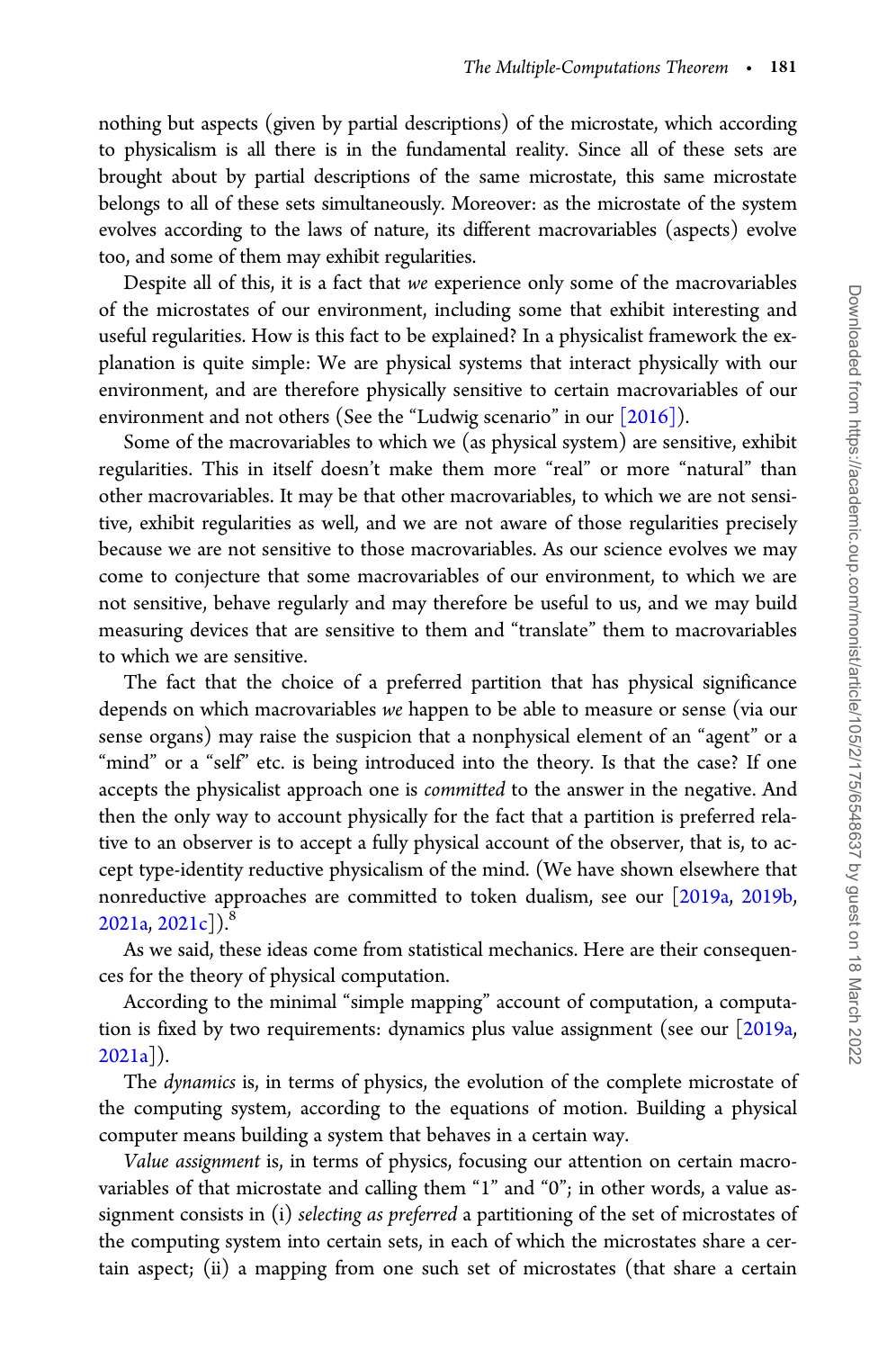aspect) to the value "1" and from another such set of microstates (that share another aspect) to the value "0".

If we wish to implement a computation of a certain logical function, we need to make sure that there is a *harmony* between the dynamics and the value assignment, and here there are two ways to go. (1) We can start by identifying a certain microdynamics of our computing system and then we choose certain macrovariables as representing the computational states 0 or 1 in such a way that the computation we are interested in will be carried out as the microstate evolves. (2) The other way is to start with a value assignment, namely, with a mapping between the 0 and 1 and certain macrovariables of the computing system, and then construct a dynamical process that the system will undergo such that as those mapped macrovariables evolve they will give us the desired computation. This second way is perhaps better suited to describe the construction of standard computers as we know them. The macrovariables are selected so that we, humans, are sensitive to them, for example: a part of the computing system consists of the output device in which pixels are of the size and colors to which our eyes are sensitive.

In sum: A physical implementation of a given computation by a given physical system is a particular harmony between the microdynamical evolution of the system and a partition of the microstates of the system into macrostates, such that if those macrostates are associated with computational states then the dynamics yields a sequence of macrostates that corresponds to the desired sequence of computational states, i.e., to the desired computation.

In statistical mechanics such harmony is the way to describe all macroscopic evolutions. Our result is that this idea of harmony between dynamics and partition to macrostates is the physical underpinning of Putnam's  $(1988)$  theorem. According to our analysis, the value assignment in implementing a certain desired computation is nothing but a partition of the states of the computing system into the "right" macrostates: these macrostates are the "right ones," since given the dynamics they yield the sequence of computational states that fits the desired computation. Conversely, given a certain partition, a microdynamics will be the "right one" if it yields the right sequence of computational states.

## 4. THE PHYSICS OF SINGLING OUT A COMPUTATION

The fact that we experience certain macrovariables but not others is explained, then, by our physical interaction with the environment. But this is not the end of the story because this idea raises several problems that need to be addressed.

We just mentioned that, despite the multiplicity of macrovariables of each microstate and hence the multiplicity of the partitions to macrostates, the observer may be sensitive to only one of those macrovariables, ignoring the rest for all practical purposes at that moment, and so that macrovariable is preferred relative to that observer. Talk about observers may have nonphysical connotations that we want to and can avoid. To do so it is convenient to start by thinking in terms of measuring devices (and address human observers later). Along the lines mentioned above, each possible measuring device is sensitive to only one macrovariable of the measured system, and therefore objectively and physically relative to that device that macrovariable is preferred.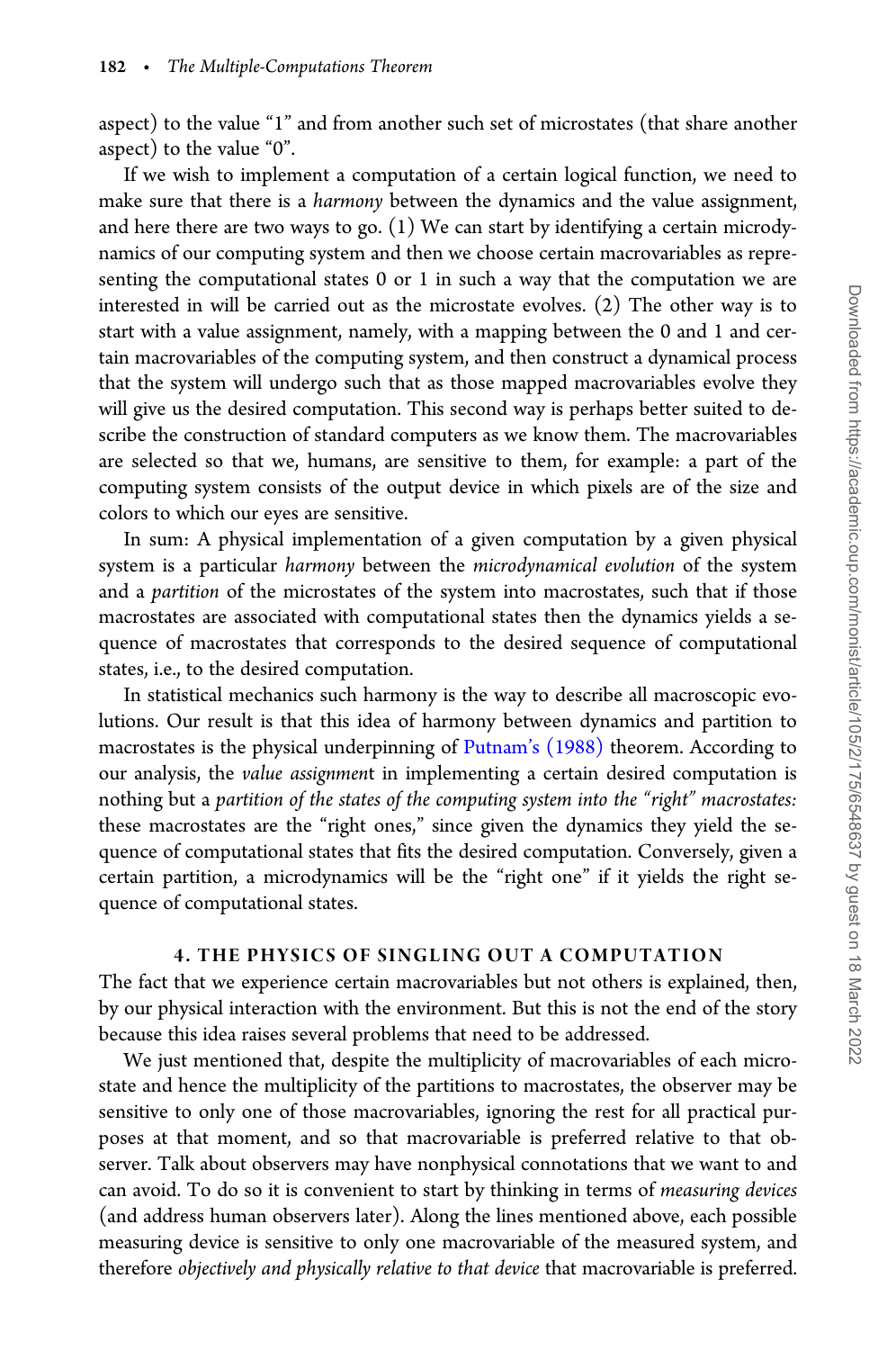Of course, other measuring devices will "see" other macrovariables as preferred, and that too is an objective physical fact. (In the context of value assignment, as we shall see, this means that every measuring device would fix a value assignment relative to it.)

However, here the following problem arises: a measuring device does not select a preferred macrovariable of the measured system, for the following reason. (In the context of value assignment, this will have implications for the externalist approach to the multiple-computations problem.)

We start (in this paragraph) with the most general and abstract argument, and then (in the following paragraphs) describe the idea in more concrete but perhaps a bit more restricted context. Once the measuring device and the measured system are coupled by the interaction they form a unified system, and from then on the trajectory of its microstate is best described in the state of the combined system. And now the problem addressed above reappears: the microstate of the combined system has infinitely many macrovariables, corresponding to infinitely many ways to partition the (combined) state space into macrostates-sets. Under some of these descriptions the measuring device will appear to have the properties and regularities we are used to seeing in our experience, and these may nicely correspond to the relative macrovariables that we expect to see in the measured system. Different descriptions, however, that is, different partitionings of the combined system, will not yield such nicelooking properties and regularities, and will not reveal these facts of which we are familiar from experience. The properties and behaviors when seen under these partitionings will look cumbersome. As far as physics is concerned, this fact does not make them less "real" nor less "existent" nor even less "natural" than the nicelooking partitionings; so nothing in the physical underpinning of measurement yields a criterion for preferring one partitioning over others (or one value assignment over others). And this fact is precisely what we want to explain: why is that that we see the world in terms of the "nicely behaving" macrovariables and not the "cumbersome" ones, given that from the perspective of fundamental physics all of the macrovariables are equally real.<sup>9</sup> Can physics provide a criterion for such preference?

Here is a more concrete (but perhaps more limited) way of thinking about the same problem. A measuring device is part of the environment of the measured system; for simplicity, let us assume for a moment that the measuring device is the entire environment of the measured system. The idea that the interaction with the environment selects the preferred computation (or partition) is sometimes called in the literature computational externalism (see, e.g., [Harbecke and Shagrir \[2019\];](#page-17-0) Shagrir [2018]; [Piccinini \[2015\]\)](#page-17-0). The idea is that the environment is sensitive to certain properties (aspects, macrovariables) of the computing system and not to others; and so relative to that environment these macrovariables are preferred and give rise to the value assignment, and hence select one computation as preferred, thus solving the multiple-computations problem. The environment of this laptop, for example, is sensitive to certain properties (macrovariables) of the laptop and not to others; and so relative to this environment, those properties are preferred in that they determine the computation that the laptop actually carries out (that it carries out Word rather than Searle's WordStar, for example). A particularly important part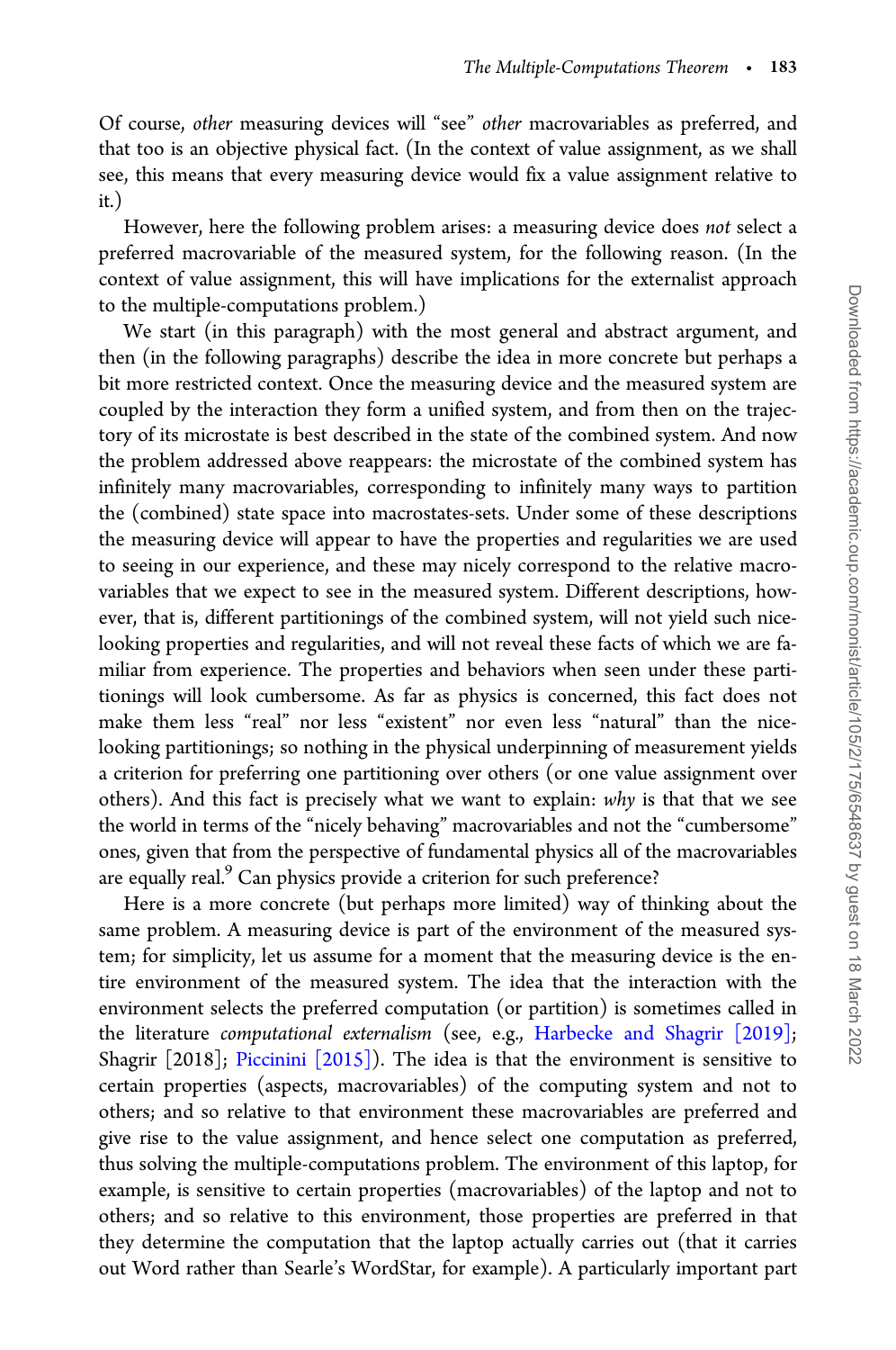of this laptop's environment is the human observer. The engineers build our laptops with our physical making in mind, so that the way that we interact with the laptop induces a value assignment that, given the dynamics—that is built to be in harmony with this value assignment!—the desirable computations appears. And this seems to be an objective-physical basis for preferring a certain computation over others!

Unfortunately, this idea of how to single out a computation by means of a physical interaction with the environment doesn't work. To see why, we need to think for a moment about the physical nature of measuring devices (which is the environment). Consider a measuring device E. This measuring device, being itself a physical system, which is in some physical microstate at each moment, and its microstate has its own macrovariables. In fact, when our measuring device E interacts with our system of interest S (thus allegedly fixing one of its macrovariables as preferred relative to E), it is not the entire microstate of E that interacts with S: only some macrovariables of the microstate of E get correlated with some macrovariables of the microstate of S. Suppose that, as E interacts with S, the macrovariable ME1 of E gets correlated with macrovariable MS1 of S. The environment E has other macrovariables as well, and it may be (and is often the case!) that another macrovariable of E's microstate, say ME2, interacts with a different macrovariable of S's microstate, say MS2. For example, the electromagnetic interaction between E and S brings about correlations between certain macrovariables of their microstates, and the gravitational interaction between E and S brings about correlation between other macrovariables of these microstates. And so, in virtue of these two simultaneous interactions (of ME1 with MS1 and of ME2 with MS2) the same environment E picks out two distinct macrovariables of S; and again, none of them is preferred over the other. In order to prefer MS1 over MS2 (or the other way around of course), we need to prefer ME1 over ME2 (or vice versa). But nothing in E, nor in S, dictates this preference. Needless to say, introducing another environment in order to prefer ME1 over ME2 leads to a useless (possibly infinite) regress (see [figure 1\)](#page-10-0). And so, we are back to square one: the multiple-computations problem cannot be solved by introducing the interaction with the environment, because we now have a *multiplicity* of systemenvironment correlations.

Here is another way to look at this. The laptop on which this paper is written implements more than a single computation, and the fact that you see it as implementing one particular computation (e.g., word processing) is relative to the fact that a particular macrovariable in you (call it ME1, alluding to the previous discussion) interacts with a particular macrovariable of the laptop (call it MS1, alluding to the previous discussion). This solves only part of the problem, but the main problem remains: what selects within your sense organs or brain or both the macrovariable ME1 rather than ME2? Both exist in your brain, so it might have been the case that the interaction between macrovariable ME2 (rather than ME1), with its interaction with the laptop's macrovariable MS2 (rather than MS1), would fix the computation that you experience in the computer. The problem is that, as far as we could see until now, there is no physical fact that prefers ME1 over ME2 within your brain, without repeating the problem by some sort of an infinite regress.<sup>10</sup> (Additionally, it also seems problematic to think that your experience is fixed by something or somebody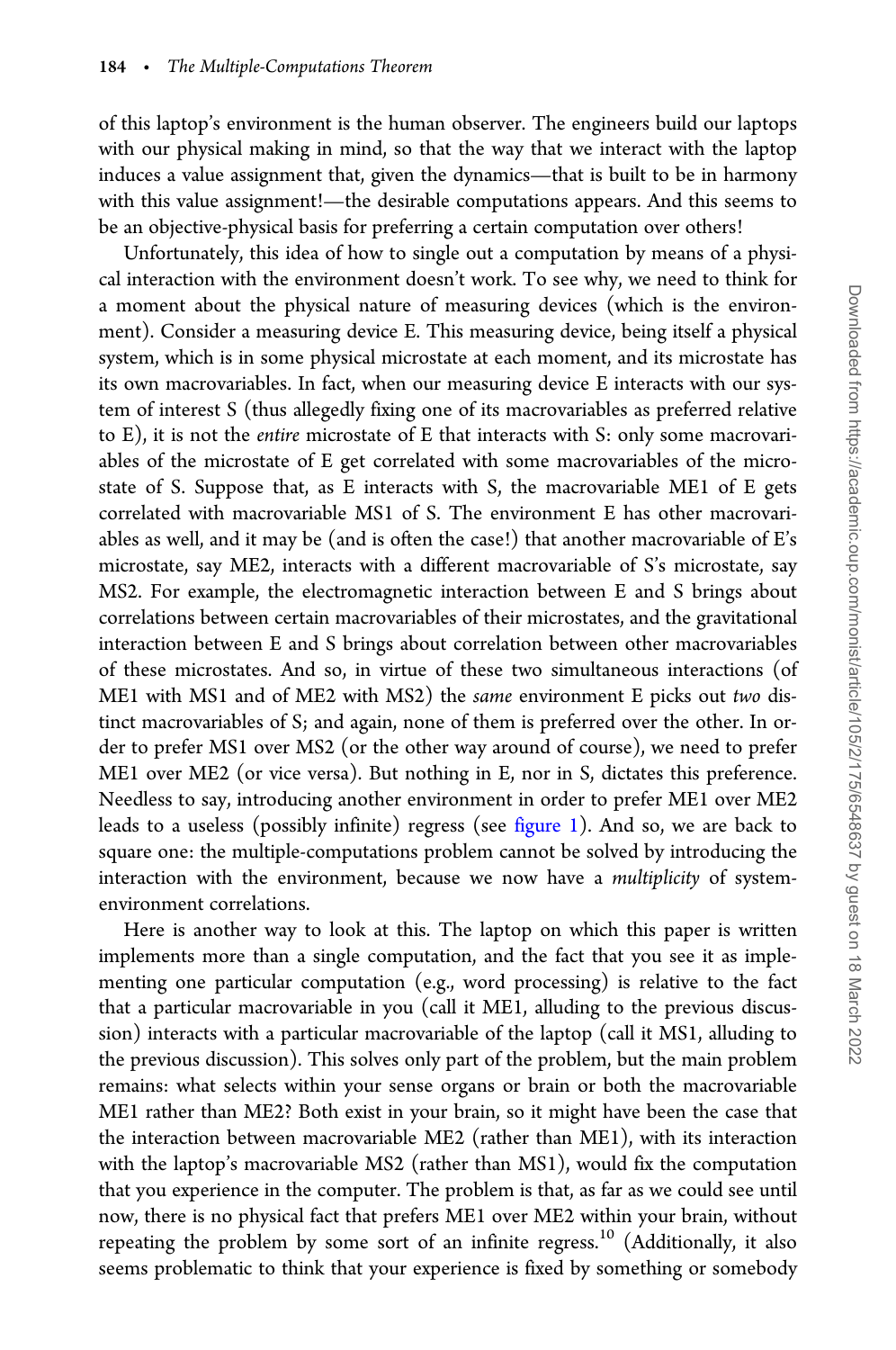<span id="page-10-0"></span>

Figure 1. Regress due to multiple system-environment correlations.

observing you, so that if that observer is replaced or disappears your experience would change or disappear. But we skip this problem now.)

Nevertheless, despite the above regress, it seems to us that this externalist approach is in the right direction, although it misses a crucial point, as we shall immediately see. Our conjecture is that the regress can be stopped by a further special kind of step along the chain of interactions.

The idea is this (see [figure 2\)](#page-11-0): the fact that we have a single mind, as well as the fact that we see our laptop as implementing a certain particular computation, are facts about our experience of ourselves and of our environment. And the solution is to understand this experience within reductive type-identity physicalism, as follows. Among the many macrovariables of the observer, one is special in that it is identical with the observer's mental experience (see [figure 2](#page-11-0)). The fact that, whenever the observer is in a microstate that has macrovariable ME2 (for example, as in [figure 2\)](#page-11-0), the observer is in a certain mental state, regardless of the environment in which this observer is situated and regardless of the fact that the observer's brain has other macrovariables (such as ME1, in [figure 2](#page-11-0)); those macrovariables exist, no less than ME2, and qua macrovariables of the microstate of the observer they are on a par with the macrovariable ME2; the only difference is that macrovariable ME2 is identical with the observer's mental experience. And this is the reason why in the experience of this observer there is preference to ME2 and correspondingly to MS2 of the environment.<sup>11</sup>

In this way the mind-brain identity theory stops the regress. If one accepts an identity theory, it follows that there is a fact of the matter concerning which macrovariables of the brain (perhaps together with our sense organs and body) are identical with which mental states. The central hypothesis of this theory is that every mental state of every mental type M at any time  $t$  just is (identical to) a state in which some macrovariable M of the brain obtains at t. If this hypothesis is true, the regress along the chain of interactions is stopped whenever the mental state of an observer becomes correlated with a certain partition of the states of the computing system.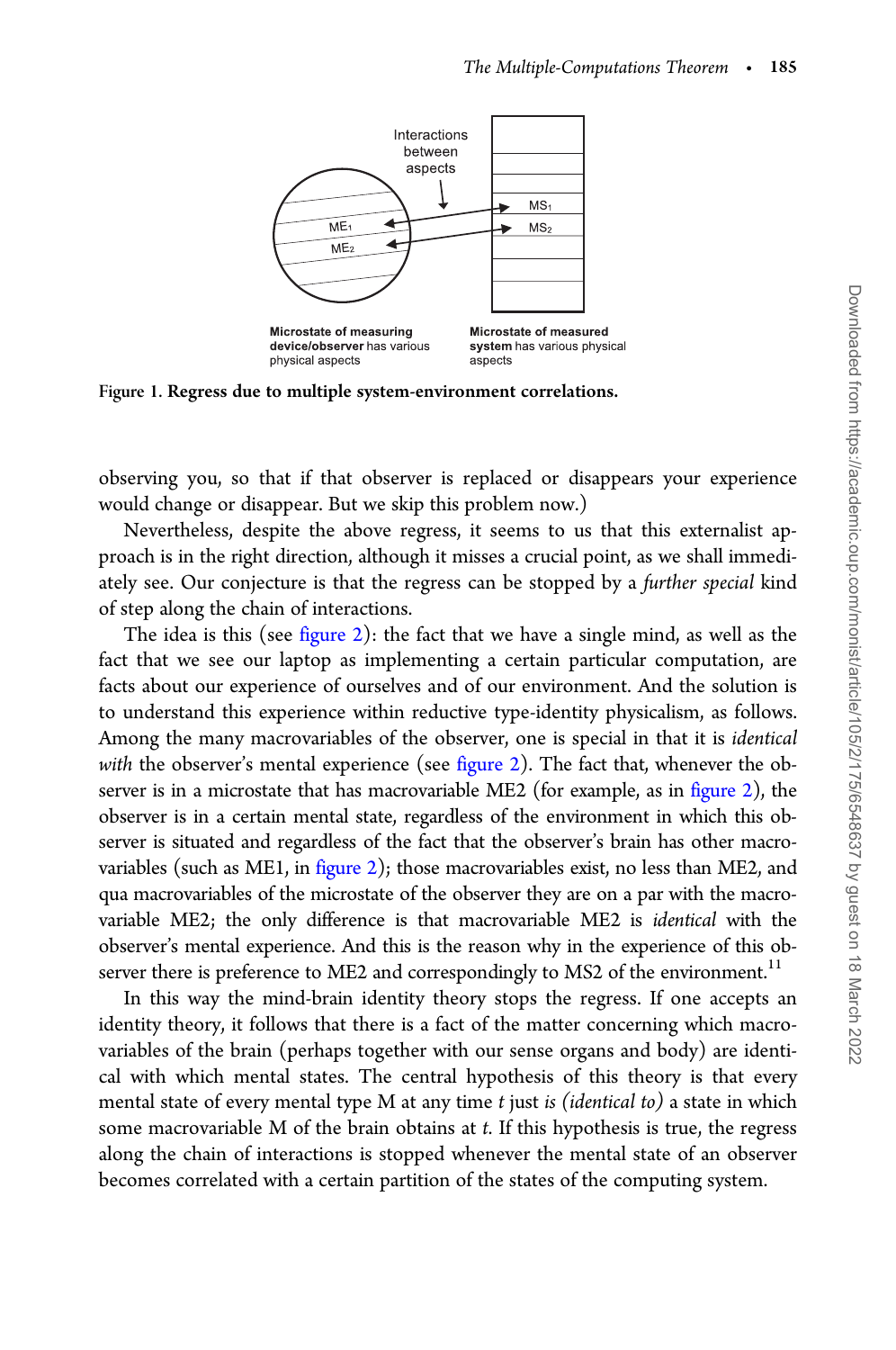<span id="page-11-0"></span>

Figure 2. Regress halted by observer's preferred mental states.

#### 5. COMPUTATIONAL EXTERNALISM AND BEHAVIORISM

Up to now we have argued that the interaction with the environment is not enough to select a preferred partition (or computation), and therefore that computational externalism faces a regress. In particular we argued that the only way to stop the regress and select a computation is by identifying certain physical internal states of the system which are identical to an observer's mental states. We shall now argue, following Putnam but within our present framework, that any attempt to solve the multiplecomputations problem and stop the regress by appealing to some external input and output states lead to straightforward behaviorism.

The externalist view (to which we object here) is sometimes motivated by observations such as the following.<sup>12</sup> We know from observations that many living organisms respond to external stimulations by moving their bodies. And we know from brain science that such motion is a result of muscle contractions and relaxations, which are brought about by signals received from nerve endings at neuromuscular junctions. In short, spike trains are the main triggers of behavior. The thought is that the neuromuscular junction is the (part of the) local environment of the computing system (which is mostly inside the brain), and this local environment fixes the relevant neurocomputational states in the computing system. Let us describe this thought in terms that are more closely connected to our present discussion. The behavior is the output of the computing system, and therefore neuromuscular junctions are the relevant environment, which selects the preferred computation as the one which is identical to our mental states. In other words: because the behavior—which is the evolution of a certain set of macrovariables in the body (that is, in the neuromuscular junctions environment)—is the output, the relative macrovariables of the computing system in the brain are the ones that determine the computation. A different set of macrovariables of the computing system in the brain would not only determine a different computation, but would also fix a different set of macrovariables in the body, which are not the "behavior" as we experience it and seek to explain it. Let us call the set of macrovariables of the neuromuscular junctions that are correlated with standard notions of "behavior" and are correlated with certain macrovariables in the brain "the nice set of macrovariables"; and other sets are "cumbersome" since they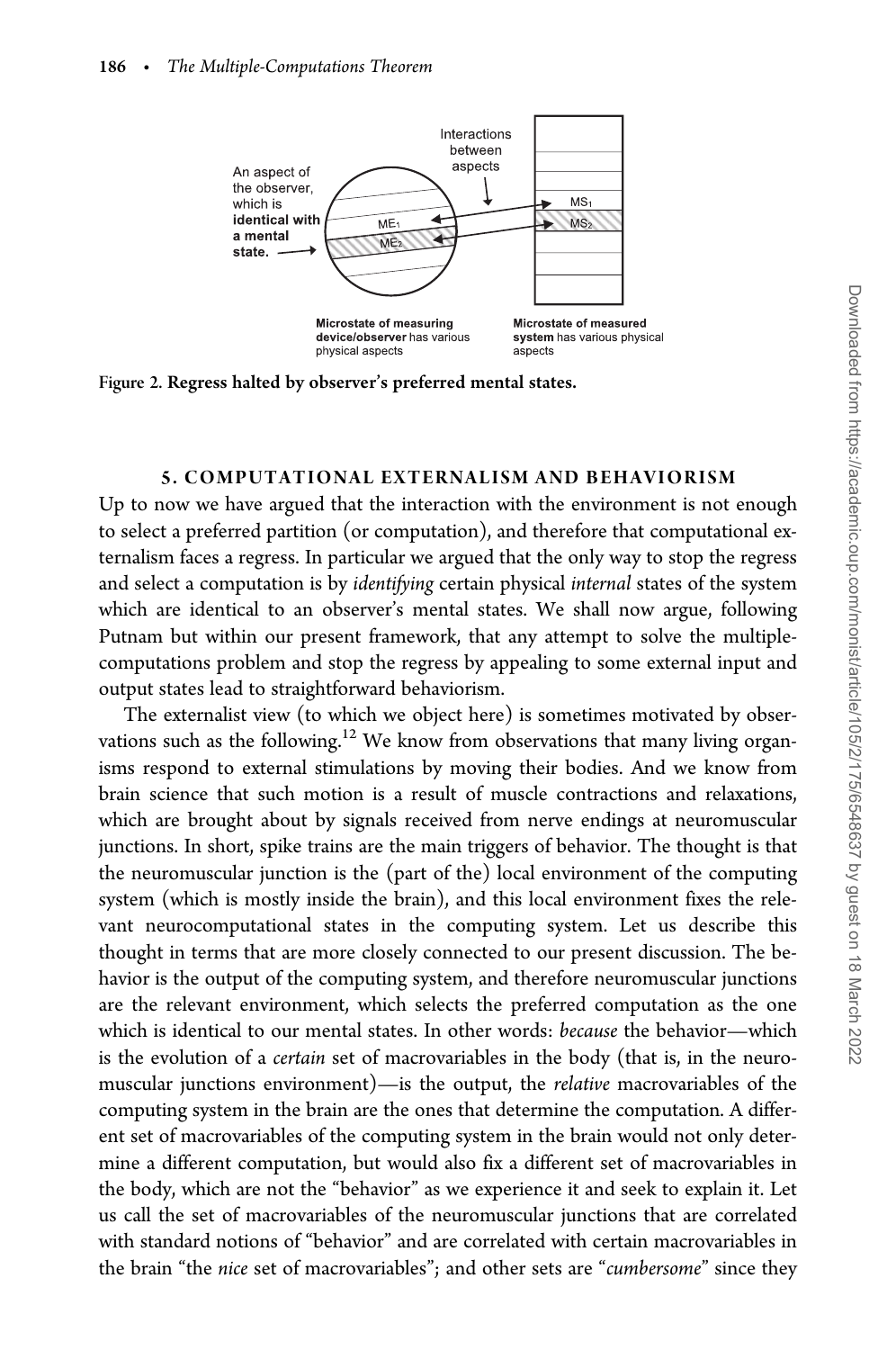correspond to facts in the world that we cannot clearly call "behavior," and that in general we don't even perceive as "kinds" since they are not correlated with the macrovariables to which our sense organs are sensitive and that appear in our theories. The question now is this: what sort of fact makes it the case that the "nice" set of macrovariables are "real," so that this is "really" the computation carried out in the brain? In particular, is this sort of fact physical? This is the problem parlayed into the terms of our present discussion.

As already argued by [Putnam \(1988,](#page-18-0) Appendix), the multiple-computations theorem itself entails that if one fixes (for whatever reasons) certain input and output states of a desired computation, then the interaction between the systems entails that there are relative physical states of the computing machine that will be mapped to the logical states of the computation and will stand in the 'right' causal relations to one another and to the input and the output states. We join Putnam in concluding that if this argument stops the regress it does so at the cost of straightforward behaviorism:

Imagine, however, that an object S which takes strings of "l"s as inputs and prints such strings as outputs behaves from 12:00 to 12:07 exactly as if it had a certain description D. That is, S receives a certain string, say "111111," at 12:00 and prints a certain string, say "11," at 12:07, and there "exists" (mathematically speaking) a machine with description D which does this (by being in the appropriate state at each of the specified intervals, say 12:00 to 12:01, 12:01 to 12:02, ... , and printing or erasing what it is supposed to print or erase when it is in a given state and scanning a given symbol). In this case, S too can be interpreted as being in these same logical states A, B, C, ... at the very same times and following the very same transition rules; that is to say, we can find physical states A, B, C, ... which S possesses at the appropriate times and which stand in the appropriate causal relations to one another and to the inputs and the outputs. The method of proof is exactly the same as in the theorem just proved (the unconstrained case). Thus we obtain that the assumption that something is a "realization" of a given automaton description (possesses a specified "functional organization") is equivalent to the statement that it behaves as if it had that description. In short, "functionalism," if it were correct, would imply behaviorism! If it is true that to possess given mental states is simply to possess a certain "functional organization," then it is also true that to possess given mental states is simply to possess certain behavior dispositions!" ([Putnam 1988,](#page-18-0) 124–25)

In the above externalist motivation, the preference of certain sets of macrovariables (for what we called the "nice" set of macrovariables) is due to their being behavioral states, since it is only facts accessible to us about the external behavior of the organism that filter out all other computations that are equally implemented in the brain according to the theorem.

Thus, we can phrase our argument in the form of a dilemma for computational externalism and the computational theory of the mind: Given the multiple-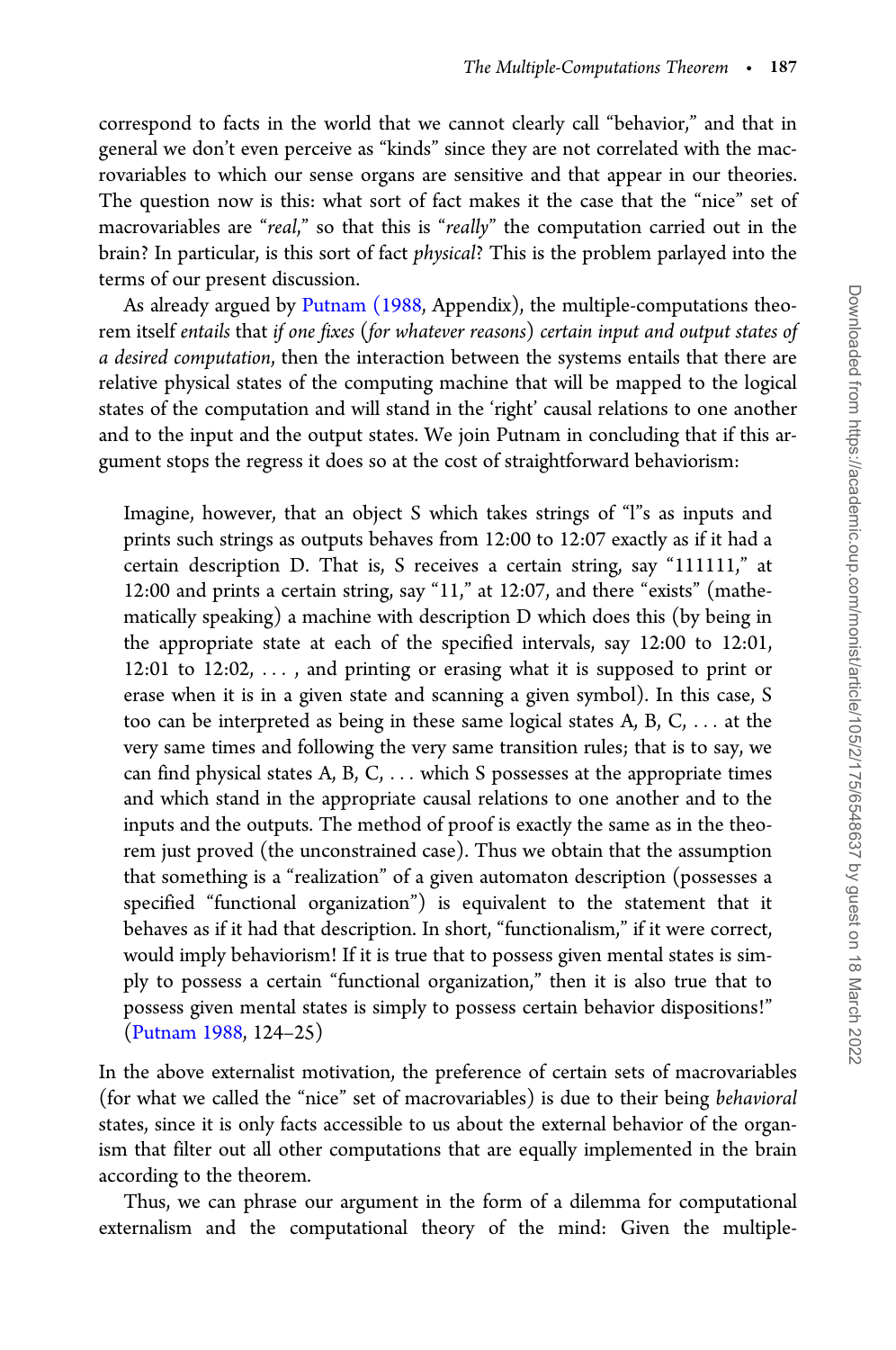Downloaded from https://academic.oup.com/monist/article/105/2/175/6548637 by guest on 18 March 2022 Downloaded from https://academic.oup.com/monist/article/105/2/175/6548637 by guest on 18 March 2022

computations theorem, there are only two (exclusive) ways to single out a preferred computation:

Horn 1: Adopt computational functionalism, and fix the computation by the interaction of the computing system with its environment, thus endorsing behaviorism, as Putnam says; $13$ 

Horn 2: Adopt a full-fledged type-identity theory in which the internal macrovariables of the brain identical to mental states fix the preferred computation.

In Horn 2 the account of the mental is type-identical, and not computational. One might, for reasons of convenience, choose to describe the evolution of the macrovariables that are identical with the mental states and processes in terms of computation, and to the extent that this is convenient we have no objection to it; but then the computational description is not significant, and multiple realization is ruled out. The fact that the mind is described as implementing a computation is secondary and not essential to the fact that some physical states of our brain (and perhaps body) are (identical with) mental states. What makes physical kinds mental is the type-identity of mind and brain, rather than some computational identity. This is the internal feature that stops the regress and breaks the symmetry of all simultaneously implemented computations implied by Putnam's theorem.<sup>14</sup> (It also fixes the computation by this laptop as the computation that we physically see due to the interaction between our physical[-mental] macrovariables and those of the laptop.)

## 6. CONCLUSION

We have shown in this paper that the only way to solve the multiple-computations problem and single out a computation is by appealing to the brain states of observers. Here it is instructive to cite von Neumann, who wrote about the quantummechanical theory of measurement:

[W]e must always divide the world into two parts, the one being the observed system, the other the observer. In the former, we follow up all physical processes (in principle at least) arbitrarily precisely. In the latter, this is meaningless. The boundary between the two is arbitrary to a very large extent ... . That this boundary can be pushed arbitrarily deeply into the interior of the body of the actual observer is the content of the principle of the psychophysical parallelism—but this does not change the fact that in each method of description the boundary must be put somewhere, if the method is not to proceed vacuously, i.e., if a comparison with experiment is to be possible. Indeed, experience only makes statements of this type: an observer has made a certain (subjective) observation; and never any like this: a physical quantity has a certain value. (von [Neumann 1955](#page-18-0), ch. 6, 420)

Applying von Neumann's line of thought to the computational theory of the mind and the problem of selecting the "mental" computation, which is our mind according to this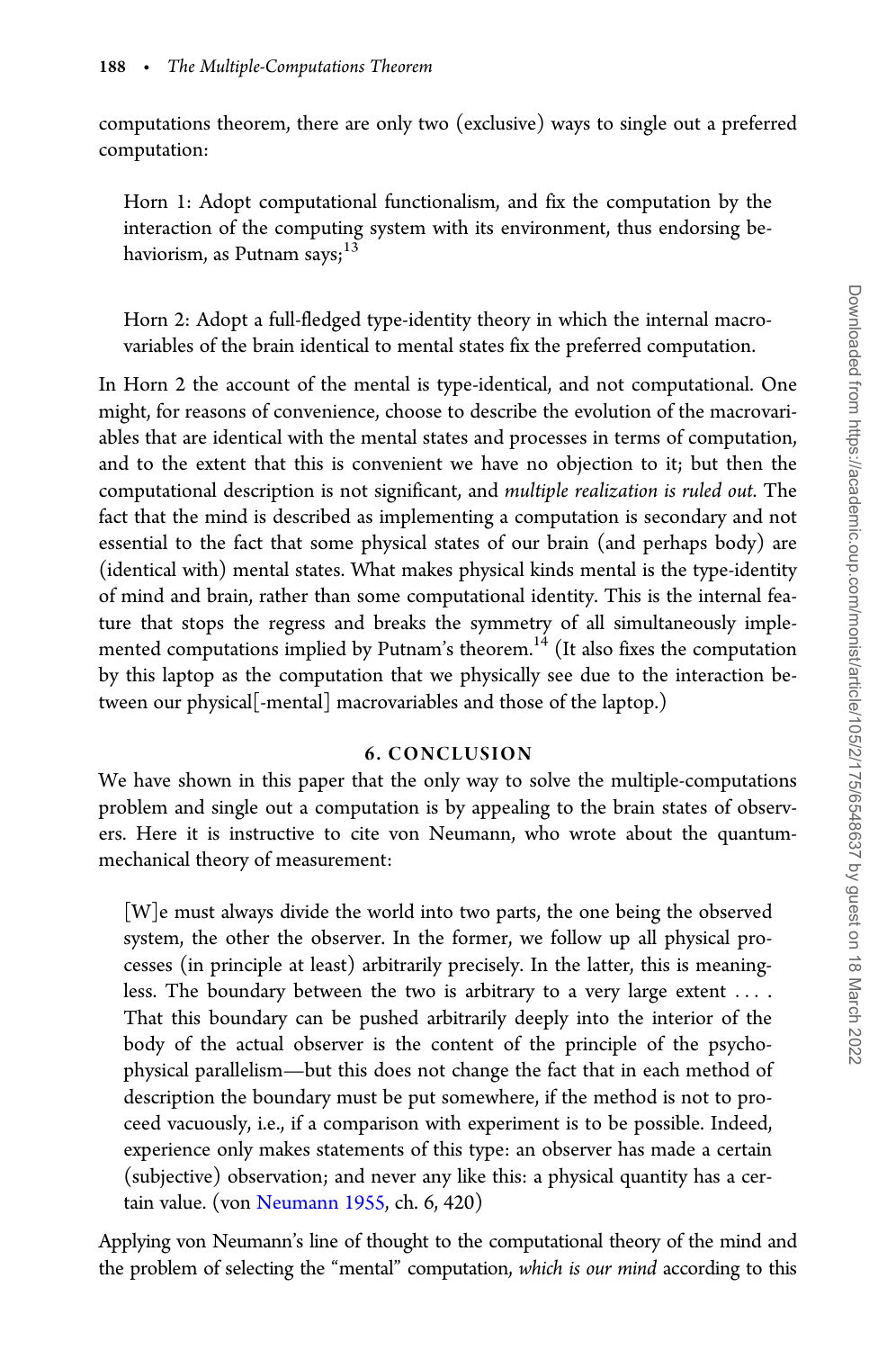theory, the many-minds problem is solved by realizing that the preferred macrovariable, that gives rise to a preferred partition to macrostates is the one identical with our relevant mental states. This preferred partition, in turn, leads to the preference of certain macrovariables in our environment, for example of this laptop, and hence to the experience that the laptop carries out one computation rather than another.

It is crucial to note that here identity physicalism is absolutely necessary for solving the problem on the basis of physics. One can easily see from our argument that if the mental states of observers are not strictly identical (in the sense of type-identity) to certain macrovariables of the brain, then von Neumann's division of the world into observer and observed along the measurement chain will introduce into the chain nonphysical facts. In this sense, only identity physicalism accounts for both the environment and our mental states by the same physics, that is by stipulating that the mental states of observers are nothing but physical states, using the same physics in which one describes the observed parts of the world.

Indeed, it seems to us that our proposal of type-identity physicalism is a necessary condition for solving not only the multiple-computations problem, but also the measurement problem in quantum mechanics. In the quantum case, one can show that the objective identification of mental states of observers with features of the observers' brains plays a crucial role in solving the quantum version of the multiple-computations problem in the two major theories currently on the table in the foundations of (nonrelativistic) quantum mechanics: Bohm's pilot-wave  $(1952)$  theory (see our  $[2013]$  $[2013]$ ) and the theory of spontaneous state reduction by [Ghirardi, Rimini, and Weber \(1986](#page-16-0)). Both are correctly taken to be theories of "quantum mechanics without an observer," since in both theories mental states are not added to the primitive ontology, but rather they are identical with features of the brain that these theories attempt to describe (see [Allori](#page-16-0) [2013](#page-16-0)). However, we showed elsewhere (see our [[2020b,](#page-17-0) [2021b\]](#page-17-0)) that our solution is not open for the [Everett \(1957\)](#page-16-0) (many-worlds) interpretation of quantum mechanics. The reason is that in the Schrödinger evolution—which is all there is according to this interpretation!—there are no physically preferred bases unless one adds something to the Hilbert space structure: in particular, in states of quantum entanglement, nothing makes the brain states of observers—which by stipulation are identical to mental states in the absence of entanglement—physically preferred. This holds even if the entangled brain states of the observers are subject to decoherence.<sup>15</sup>

#### **NOTES**

- 1. See different presentations of reductive type identity physicalism in e.g., Smart (2017); [Papineau \(1993,](#page-17-0) [2002](#page-17-0)); [Hemmo and Shenker \(2019a,](#page-17-0) [2019b,](#page-17-0) [2021a,](#page-17-0) [2021c\)](#page-17-0); and [Shenker \(2017c\);](#page-18-0) see [Stoljar \(2021\)](#page-18-0) for an extensive overview and discussion.
- 2. Requiring certain physical input and output adds some constraints, but even in that case Putnam's claim is quite strong; see Section 4 about this issue.
- 3. On coarse graining of the state space, see [Sklar \(1993\)](#page-18-0); [Albert \(2000\);](#page-16-0) [Uffink \(2007\)](#page-18-0); [Frigg \(2008\)](#page-16-0); [Hemmo and Shenker \(2012\)](#page-17-0); [Shenker \(2017a,](#page-18-0) [2017b\)](#page-18-0); [Goldstein et al. \(2020\);](#page-17-0) on the multiplicity of partitions in the classical state space, see our [\(2016](#page-17-0)) ("Ludwig's problem"). On applying this result for the multiplicity of value assignments see our [\(2019a,](#page-17-0) [2021a](#page-17-0)).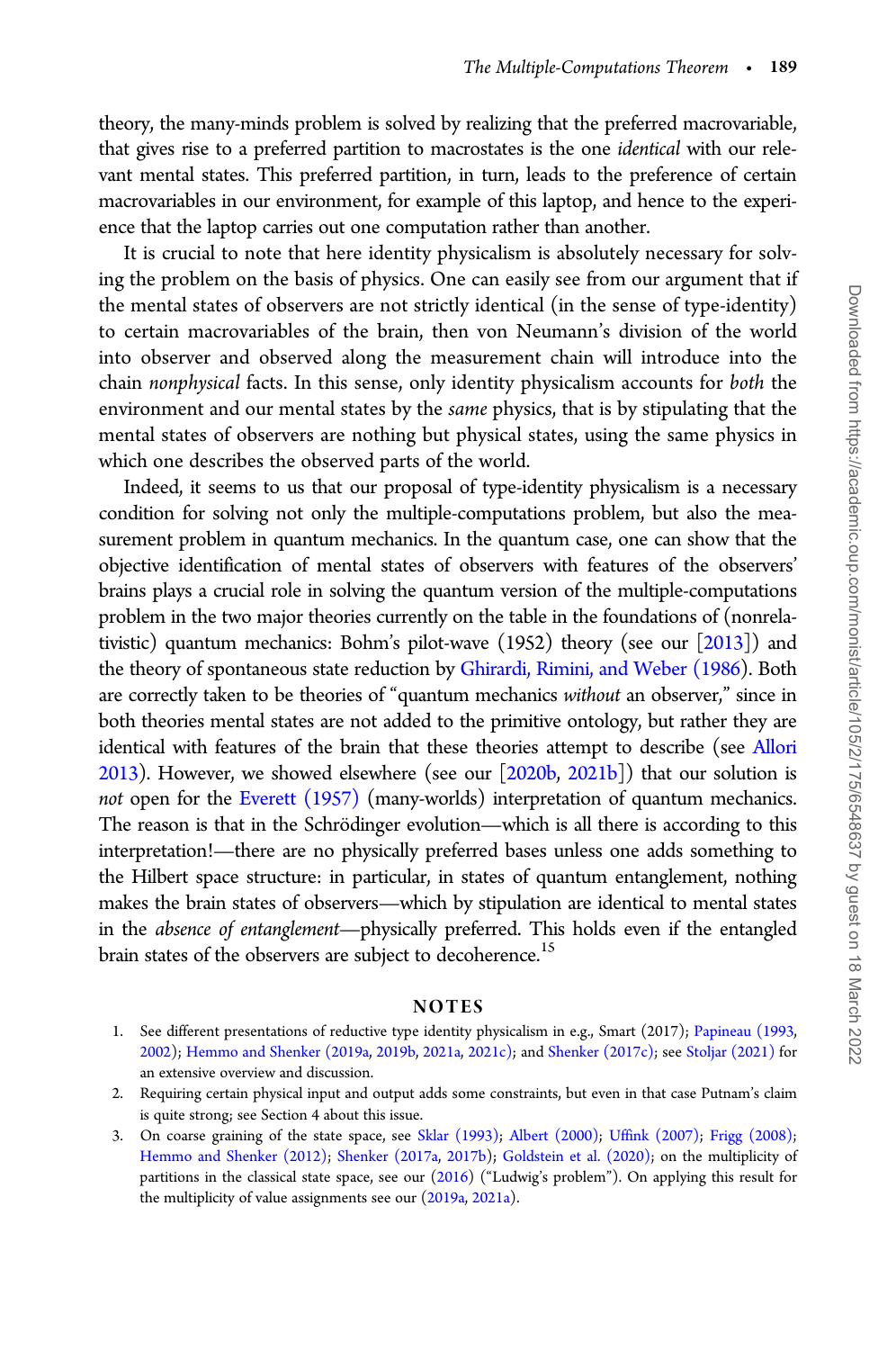- 4. Moreover, we have shown (see our [[2019a, 2021a\]](#page-16-0)) that according to statistical mechanics a physical system undergoing a given microdynamical evolution can compute at the same time interval two different computations: one of these computations is necessarily thermodynamically minimally dissipative according to Landauer's Principle in physics, whereas the other computation need not be dissipative (on Landauer's Principle, see [Landauer \[1961,](#page-17-0) [1992](#page-17-0)]; [Bennett \[1982](#page-16-0), [2003\]](#page-16-0); on Landauer's Principle and physical computation, see [Ladyman \[2009\]](#page-17-0); and our [[2019a,](#page-17-0) [2021a\]](#page-17-0)).
- 5. Multiple realization seems to be compatible with supervenience of mental kinds on functional kinds (or on physical kinds). But the multiplicity of functions (e.g., computations) given a single physical process seems to be incompatible with supervenience (see, e.g., the many-minds problem mentioned above).
- 6. Here is the argument in outline. Consider a microstate M of the entire universe. What facts make it the case that M realizes (or is a token of) one high-level property L rather than another  $\acute{\rm L}$ ? If these facts are in M (or about M) by assumption, multiple realizability means that there is no physical fact in M (or about M, i.e., there is no macrovariable of M; see below), that can provide an answer to our question. The only remaining option is that there is some list of all the physical microstates that realize the highlevel kind L, so that an item that belongs to the list is of kind L. Here is a dilemma. Either the list is part of physics (horn 1), or it isn't (horn 2).
	- Horn 1: If the list is physical, then we should add it to the microstate M, in which case multiple realization no longer holds with respect to the full state (call it M\*), since now (after adding the list to M) there is a physical fact about M\* that answers our question.
	- Horn 2: If the list is not physical, then the nonphysical fact of the existence of the list must hold in each and every microstate M, so as to determine whether M belongs to L or L. And so multiple realization, if genuine, is a case of token dualism.

Another way to see this is by invoking Laplace's Demon. Suppose that the Demon has access to all possible and actual fundamental physical facts and only to physical facts. If so, the Demon can know whether M is of kind L only if the fact that makes M be of the kind L is a macrovariable of M. But if, as in Horn 2 of the dilemma, the fact that makes M a case of L is not in M, then it is not accessible even to Laplace's Demon, and this is a case of token dualism. Note that the same argument applies (mutatis mutandi) if M and M\* are replaced with temporal sequences of microstates (for more details, see e.g., [Hemmo and Shenker \[2019b\]\)](#page-17-0).

- 7. We don't address here Hempel's dilemma concerning the empirical adequacy and meaning of the hypothesis of physicalism; see our view on this issue in [Firt, Hemmo and Shenker \(2021\)](#page-16-0).
- 8. The same argument (mutatis mutandi) applies in quantum statistical mechanics. Moreover, in pure Hilbert space quantum mechanics there is an additional problem of multiplicity, which does not arise in classical mechanics, namely the problem of how to single out a preferred basis in Hilbert space; see our [\(2020b](#page-17-0), [2021b\)](#page-17-0).
- 9. A counterpart of this idea undermines the Many Worlds interpretation of quantum mechanics even when there are decoherence interactions with the environment (see our [\[2020b,](#page-17-0) [2021b](#page-17-0)]).
- 10. The same regress arises in quantum statistical mechanics for essentially the same reason, where in quantum mechanics there is an additional problem of introducing new physical facts that should break the basis-symmetry of Hilbert space; see our [\(2020b](#page-17-0), [2021b](#page-17-0)).
- 11. Nonreductive approaches reject identity and accept instead a metaphysical dependence relation of supervenience, or realization or grounding, etc. We show elsewhere (see our [[2019a,](#page-17-0) [2019b](#page-17-0), [2021a\]](#page-17-0)) that all these approaches entail dualism, because the metaphysical relation that fixes which physical kinds (or states) belong to which mental kinds adds nonphysical facts into reality. For a nonreductive approach to statistical mechanics, see [Albert \(2000,](#page-16-0) [2014\)](#page-16-0); [Loewer \(2020\);](#page-17-0) and our criticism in [\(2021e\)](#page-17-0). In Hilbert space quantum mechanics an additional problem arises because of the basis symmetry of Hilbert space with respect to the equation of motion and the physical state of the system; see our [\(2020b,](#page-17-0) [2021b](#page-17-0)).
- 12. We thank an anonymous reviewer for raising this point.
- 13. The multiple-computations theorem and all of our above arguments equally apply to the causal version of functionalism.
- 14. To single out a computation on the basis of physics alone, other proposals for singling out a computation (e.g., [Piccinini \[2015\];](#page-17-0) [Coelho Mollo \[2018,](#page-16-0) [2019,](#page-16-0) [2020](#page-16-0)]; [Dewhurst \[2018a,](#page-16-0) [2018b\]](#page-16-0); [Schweizer \[2016,](#page-18-0) [2019](#page-18-0)]; [Millhouse \[2019\]](#page-17-0); Shagrir [2018, [2021\]](#page-18-0); [Fresco and Milkowski \[2020\]\)](#page-16-0) should be compatible with type-identity of physical kinds and mental kinds. We argued elsewhere that any theory which is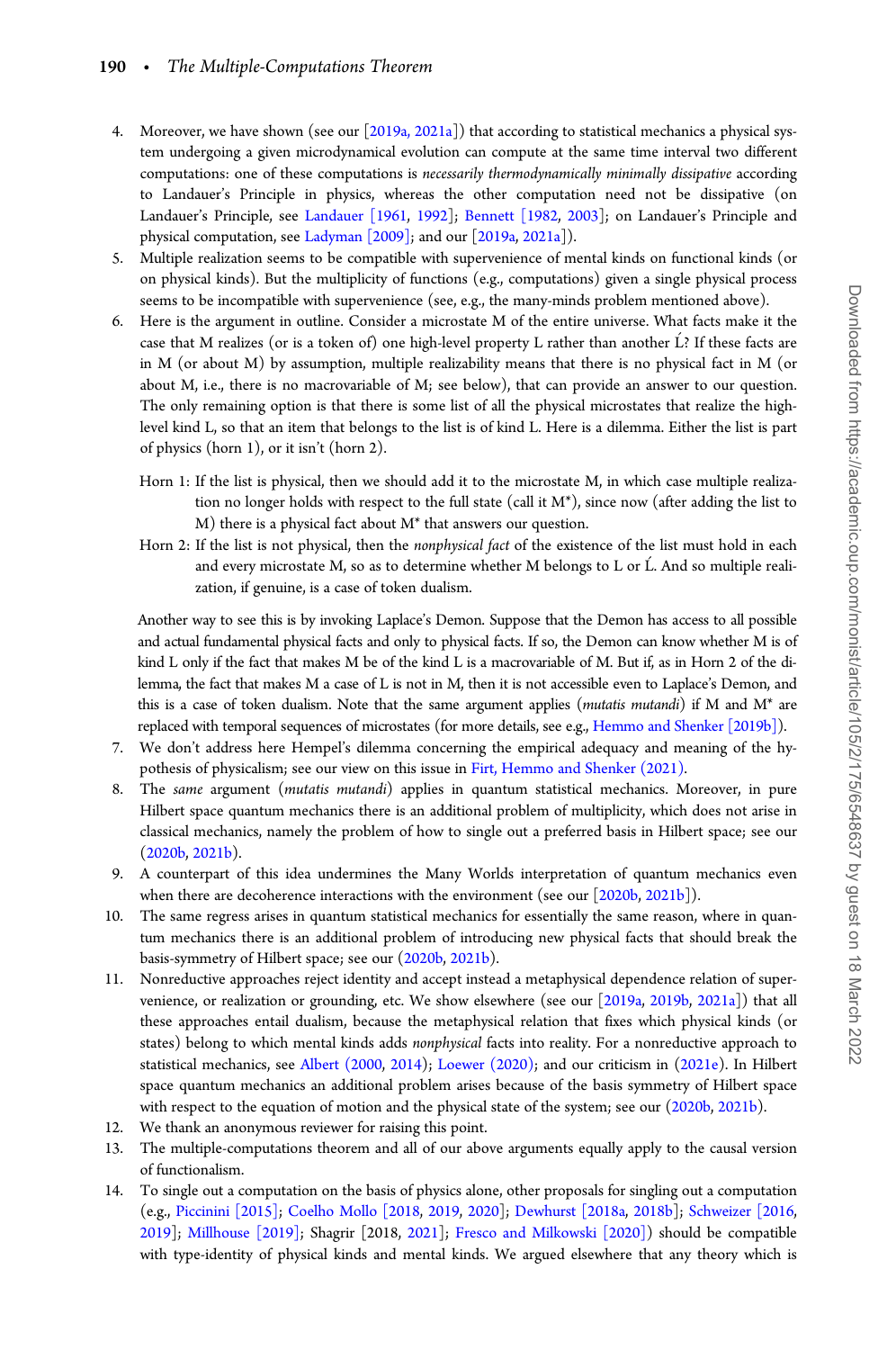<span id="page-16-0"></span>committed to mind-brain supervenience but allows multiple realizability is token-dualist in the sense that it is committed to the existence of nonphysical facts on every occasion in a which there is a fact about the mental (see our [[2015,](#page-17-0) [2019a](#page-17-0), [2019b,](#page-17-0) [2021a](#page-17-0), [2021c](#page-17-0), [2021d\]](#page-17-0); [Shenker \[2017c\]](#page-18-0)).

15. We thank David Papineau for valuable comments on an earlier draft of this paper. This research is supported by the Israel Science Foundation, grant numbers 1148/2018 and 690/2021.

#### REFERENCES

- Albert, David 2000. Time and Chance, Cambridge, MA: Harvard University Press.
- ——. 2014. After Physics, Cambridge, MA: Harvard University Press.
- Allori, Valia 2013. "Primitive Ontology and the Structure of Fundamental Physical Theories," in D. Albert and A. Ney, eds., The Wave Function: Essays in the Metaphysics of Quantum Mechanics, Oxford University Press, 58–75.
- Bennett, Charles 1982. "The Thermodynamics of Computation: A Review," International Journal of Theoretical Physics 21: 905–40.

——. 2003. "Notes on Landauer's Principle, Reversible Computation, and Maxwell's Demon," Studies in History and Philosophy of Modern Physics 34: 501–10.

Bohm, David 1952. "A Suggested Interpretation of the Quantum Theory in Terms of 'Hidden Variables'," Parts I+II, Physical Review 85: 166-79; 180-93.

- Chalmers, David 1996. "Does a Rock Implement Every Finite-State Automaton?" Synthese 108: 309–33.
	- ——. 2011. "A Computational Foundation for the Study of Cognition," Journal of Cognitive Science 12: 323–57.
- ——. 2012. "The Varieties of Computation: A Reply," Journal of Cognitive Science 13: 211–48.
- Coelho Mollo, Dimitri 2018. "Functional Individuation, Mechanistic Implementation: The Proper Way of Seeing the Mechanistic View of Concrete Computation," Synthese 195: 3477–97.
- ——. 2019. "Are There Teleological Functions to Compute?" Philosophy of Science 86: 431–52.
- ——. 2020. "Against Computational Perspectivalism," The British Journal for the Philosophy of Science.<https://doi.org/10.1093/bjps/axz036>.
- Chrisley, R.L. 1994. "Why Everything doesn't Realise Every Computation," Minds and Machines 4: 403–20.
- Copeland, B. Jack 1996. "What is Computation?" Synthese 108: 335–59.
- Dewhurst, Joe 2018a. "Individuation without Representation," The British Journal for the Philosophy of Science 69(1): 103–16.
- ——. 2018b. "Computing Mechanisms without Proper Functions," Minds and Machines 28(3): 569–88.
- Egan, Frances 2012. "Metaphysics and Computational Cognitive Science: Let's Not Let the Tail Wag the Dog," Journal of Cognitive Science 13: 39–49.
- Everett, Hugh III 1957. "'Relative state' Formulation of Quantum Mechanics," Reviews of Modern Physics 29: 454–62.
- Firt, Erez, Meir Hemmo, and Orly Shenker 2021. "Hempel's Dilemma: Not Only for Physicalism," forthcoming.
- Fresco, Nir and Marcin Milkowski 2020. "Mechanistic Computational Individuation without Biting the Bullet," British Journal for the Philosophy of Science, forthcoming.
- Frigg, Roman 2008. "A Field Guide to Recent Work on the Foundations of Statistical Mechanics," in D. Rickles, ed., The Ashgate Companion to Contemporary Philosophy of Physics, London: Ashgate, 99–196.
- Ghirardi, G., A. Rimini, and T. Weber 1986. "Unified Dynamics for Microscopic and Macroscopic Systems," Physical Review D 34: 470–79.
- Godfrey-Smith, P. 2009. "Triviality Arguments against Functionalism," Philosophical Studies 145: 273–95.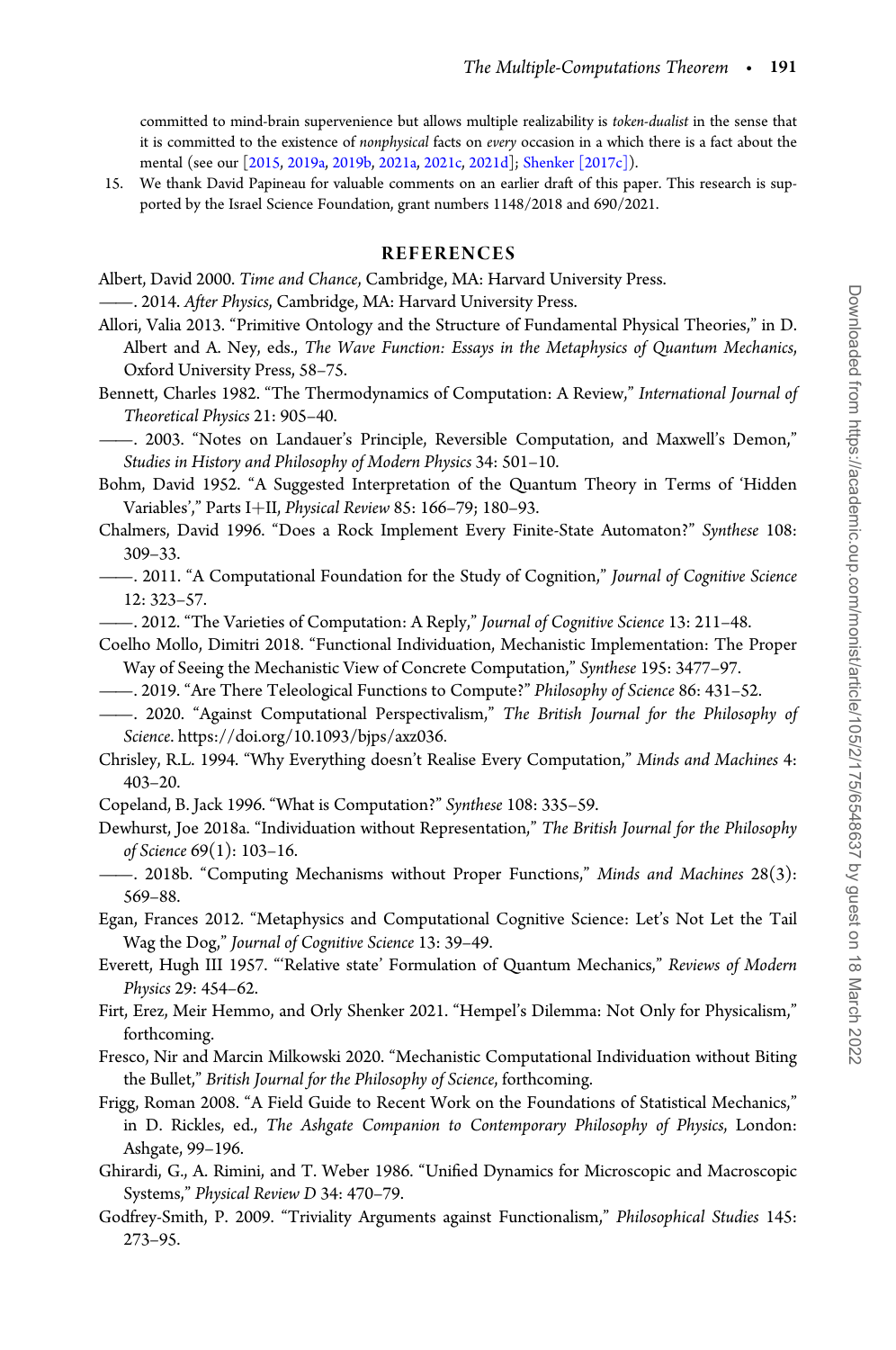- <span id="page-17-0"></span>Goldstein, Shelly, Joel Lebowitz, Roderich Tumulka, and Nino Zanghı 2020. "Gibbs and Boltzmann Entropy in Classical and Quantum Mechanics," in Valia Allori, ed., Statistical Mechanics and Scientific Explanation: Determinism, Indeterminism and Laws of Nature, Singapore: World Scientific.
- Harbecke, Jens and Oron Shagrir 2019. "The Role of the Environment in Computational Explanations," European Journal for Philosophy of Science 9: 37.
- Hemmo, Meir and Orly Shenker 2012. The Road to Maxwell's Demon, Cambridge: Cambridge University Press.
- ——. 2013. "Probability Zero in Bohm's Theory," Philosophy of Science 80(5): 1148–58.
- ——. 2015. "The Emergence of Macroscopic Regularity," Mind & Society 14(2): 221–44.
- ——. 2016. "Maxwell's Demon," Oxford Handbooks Online, Oxford: Oxford University Press.
- ——. 2019a. "The Physics of Implementing Logic: Landauer's Principle and the Multiple-Computations Theorem," Studies in History and Philosophy of Modern Physics 68: 90–105.
- ——. 2019b. "Two Kinds of High-Level Probability," The Monist 102: 458–77.
- ——. 2020b. "Why the Many Worlds Interpretation of Quantum Mechanics Needs More Than Hilbert Space Structure," in Rik Peels, Jeroen de Ridder, and René van Woudenberg, eds., Scientific Challenges to Common Sense Philosophy, New York: Routledge, Taylor & Francis, 61–70.
- ——. 2021a. "A Challenge to the Second Law of Thermodynamics from Cognitive Science and Vice Versa," Synthese, forthcoming.
- ——. 2021b. "Why Decoherence Does Not Solve the Preferred Basis Problem in the Many-Worlds Interpretation of Quantum Mechanics," Synthese, under review.
- ——. 2021c. "Flat Physicalism," Theoria, forthcoming.
- ——. 2021d. "Why Functionalism is Token-Dualism," in Gal Vishne, Stavros Ioannidis, Meir Hemmo and Orly Shenker, eds., The Multilevel Structure of Reality, Springer, forthcoming.
- ——. 2021e. "Is the Mentaculus the Best System of Our World? in Y. Ben-Menahem, ed., Laws of Nature, Springer, forthcoming.
- Klein, C. 2008. "Dispositional Implementation Solves the Superfluous Structure Problem," Synthese 165: 141–53.
- Ladyman, James, A.C. 2009. "What Does It Mean to Say that a Physical System Implements a Computation?" Theoretical Computer Science 410: 376–83.
- Landauer, Rolf 1961. "Irreversibility and Heat Generation in the Computing Process," IBM Journal of Research and Development 3: 183–91.
- ——. 1992. "Information Is Physical," in Proceedings of PhysComp, Workshop on Physics and Computation; IEEE, Computers Society Press: Los Alamitos, CA, 1–4.
	- -. 1996. "The Physical Nature of Information," Physics Letters A 217: 188-93.
- Loewer, Barry 2020. "The Mentaculus Vision," in Valia Allori, ed., Statistical Mechanics and Scientific Explanation: Determinism, Indeterminism and Laws of Nature, Singapore: World Scientific.
- Melnyk, Andrew 1996. "Searle's Abstract Argument Against Strong AI," Synthese 108: 391–419.
- Milkowski, Marcin 2013. Explaining the Computational Mind, Cambridge, MA: MIT Press.
- Millhouse, Tyler 2019. "A Simplicity Criterion for Physical Computation," British Journal for the Philosophy of Science 70, 153–78.
- Papineau, David 1993. "Physicalism, Consciousness and the Antipathetic Fallacy," Australasian Journal of Philosophy 71: 169–83.
- ——. 2002. Thinking About Consciousness, Oxford: Oxford University Press.
- Piccinini, Gualtiero 2008. "Computation without Representation," Philosophical Studies 137: 205–41.
- ——. 2015. Physical Computation, Oxford: Oxford University Press.
- ——. 2017. "Computation in Physical Systems," in The Stanford Encyclopedia of Philosophy, E.N. Zalta, ed., Summer.